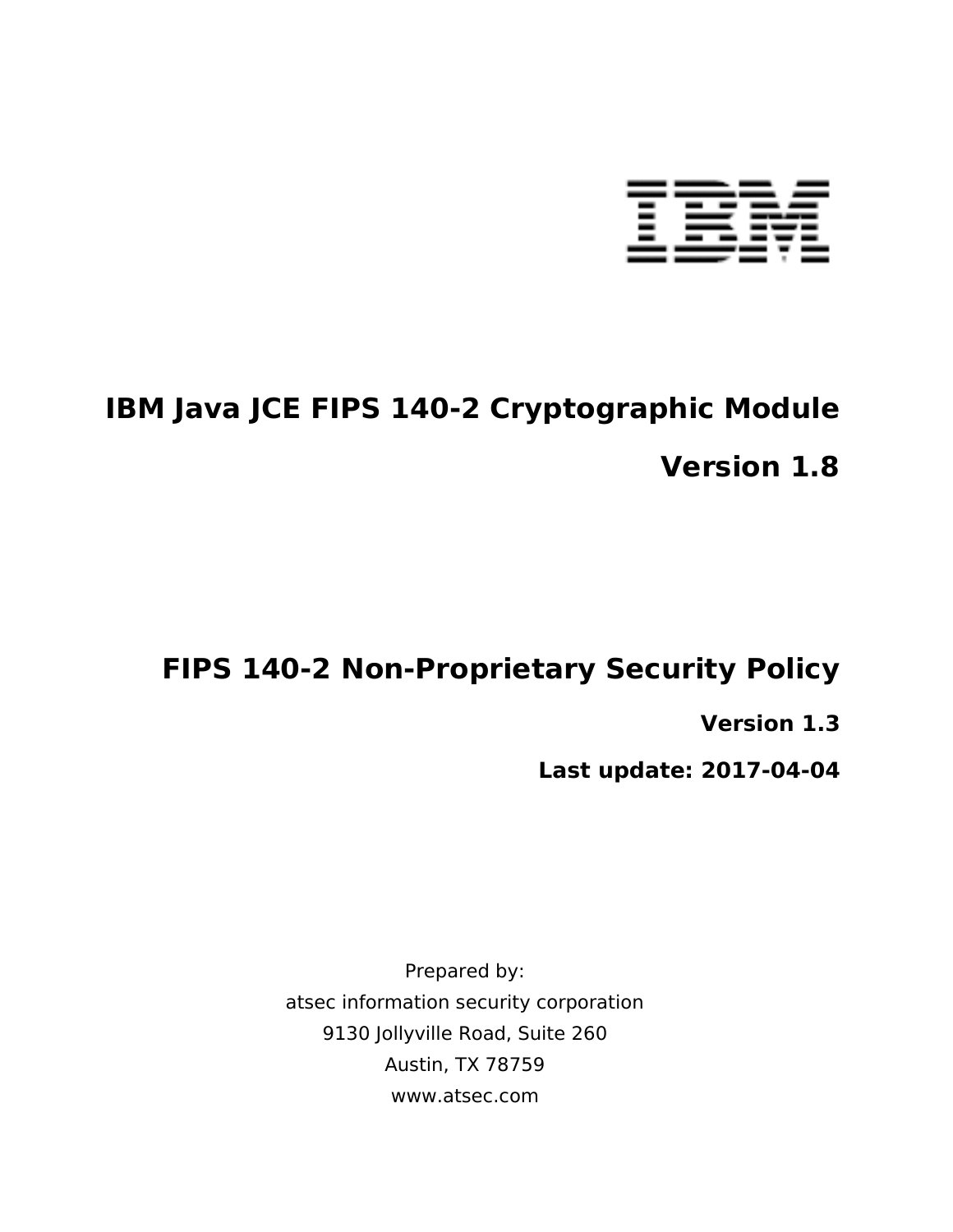## **Table of Contents**

| 1.  |        |  |
|-----|--------|--|
| 2.  |        |  |
|     | 2.1.   |  |
|     | 2.2.   |  |
|     | 2.3.   |  |
| 3.  |        |  |
| 4.  |        |  |
|     | 4.1.   |  |
|     | 4.2.   |  |
|     | 4.3.   |  |
| 5.  |        |  |
| 6.  |        |  |
|     | 6.1.   |  |
|     | 6.2.   |  |
| 7.  |        |  |
|     | 7.1.   |  |
|     | 7.2.   |  |
|     | 7.3.   |  |
|     | 7.4.   |  |
|     | 7.5.   |  |
|     | 7.6.   |  |
|     |        |  |
|     | 8.1.   |  |
|     | 8.1.1. |  |
|     | 8.1.2. |  |
|     |        |  |
|     | 8.3.   |  |
|     |        |  |
|     | 9.1.   |  |
|     | 9.2.   |  |
| 10. |        |  |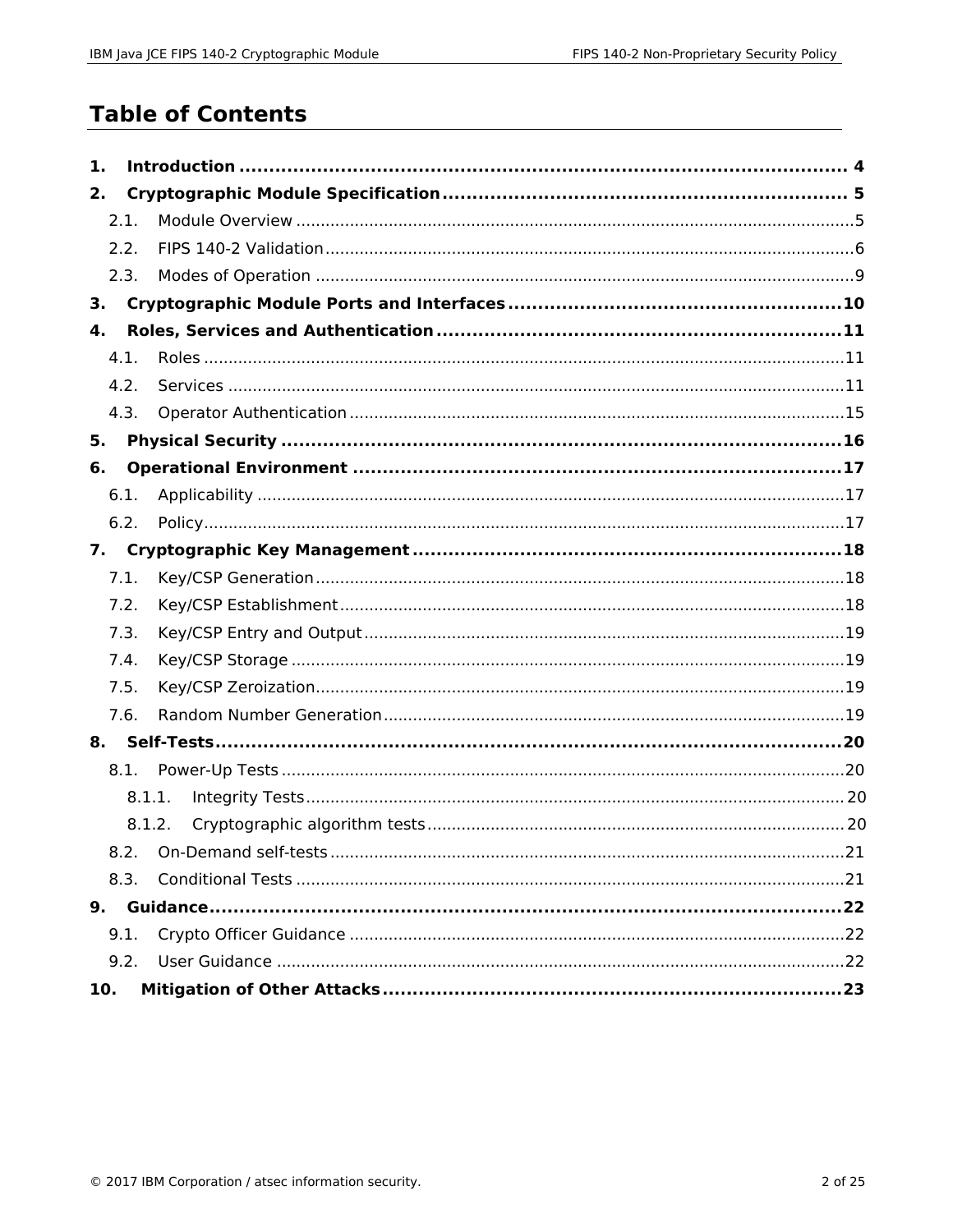#### **Copyrights and Trademarks**

© 2017 IBM Corporation / atsec information security. This document can be reproduced and distributed only whole and intact, including this copyright notice.

Java is a registered trademark of Oracle. Inc.

AIX, z/OS, AS/400 and IBM are trademarks or registered trademarks of IBM Corporation in the

United States, other countries, or both.

HP-UX is a registered trademark Hewlett Packard, Inc

Microsoft, Windows, and the Windows logo are trademarks or registered trademarks of

Microsoft Corporation in the United States, other countries, or both.

UNIX is a registered trademark of The Open Group in the United States and other countries.

Linux is a registered trademark of Linus Torvalds.

Red Hat is a trademark of Red Hat, Inc.

SuSE is a registered trademark of SuSE AG

Other company, product, and service names may be trademarks or service marks of others.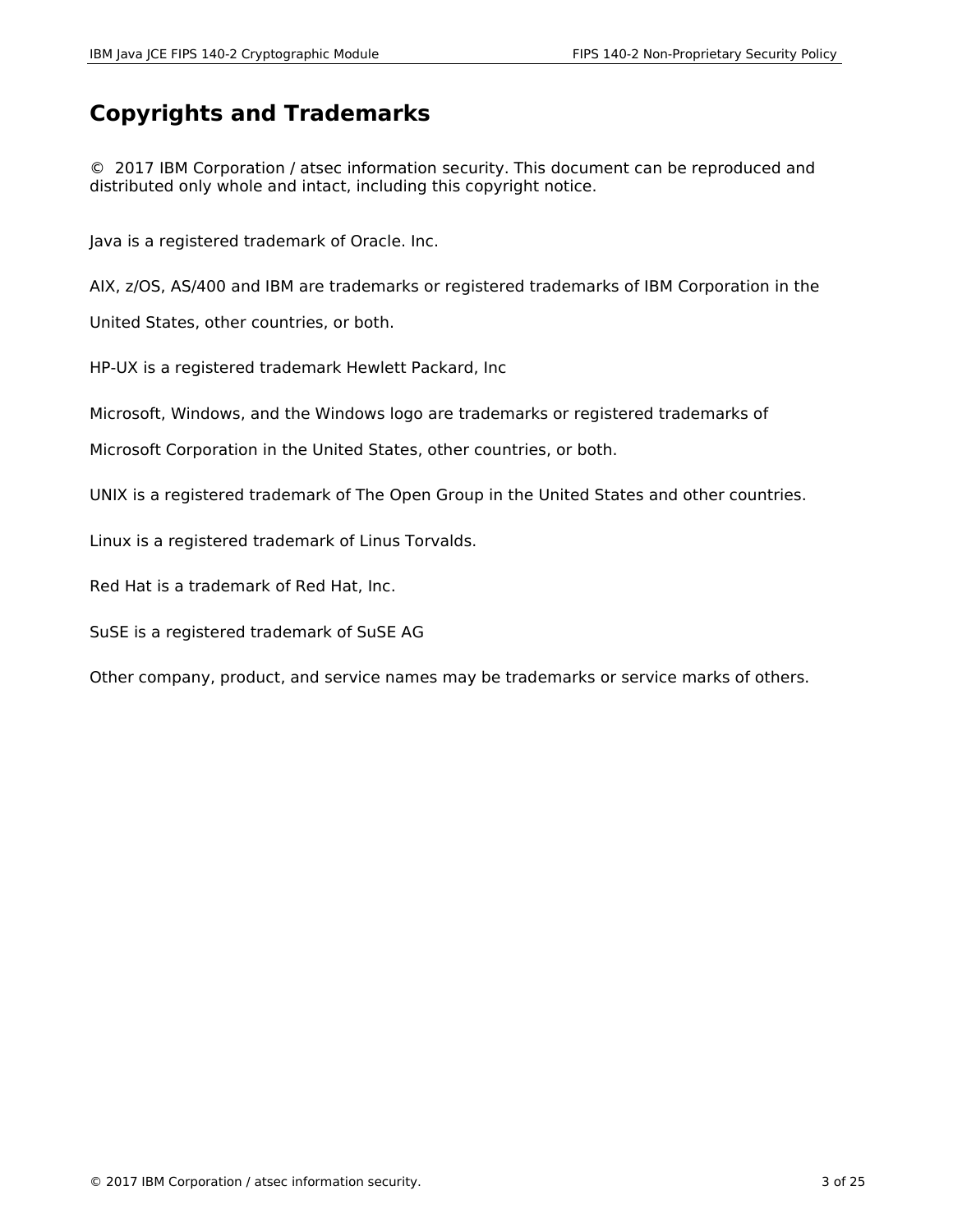## **1. Introduction**

This document is the non-proprietary FIPS 140-2 Security Policy for the IBM Java JCE FIPS 140-2 Cryptographic Module. The version of the module is 1.8. This policy contains the security rules under which the module must operate and describes how this module meets the requirements as specified in FIPS PUB 140-2 (Federal Information Processing Standards Publication 140-2) for a Security Level 1 module.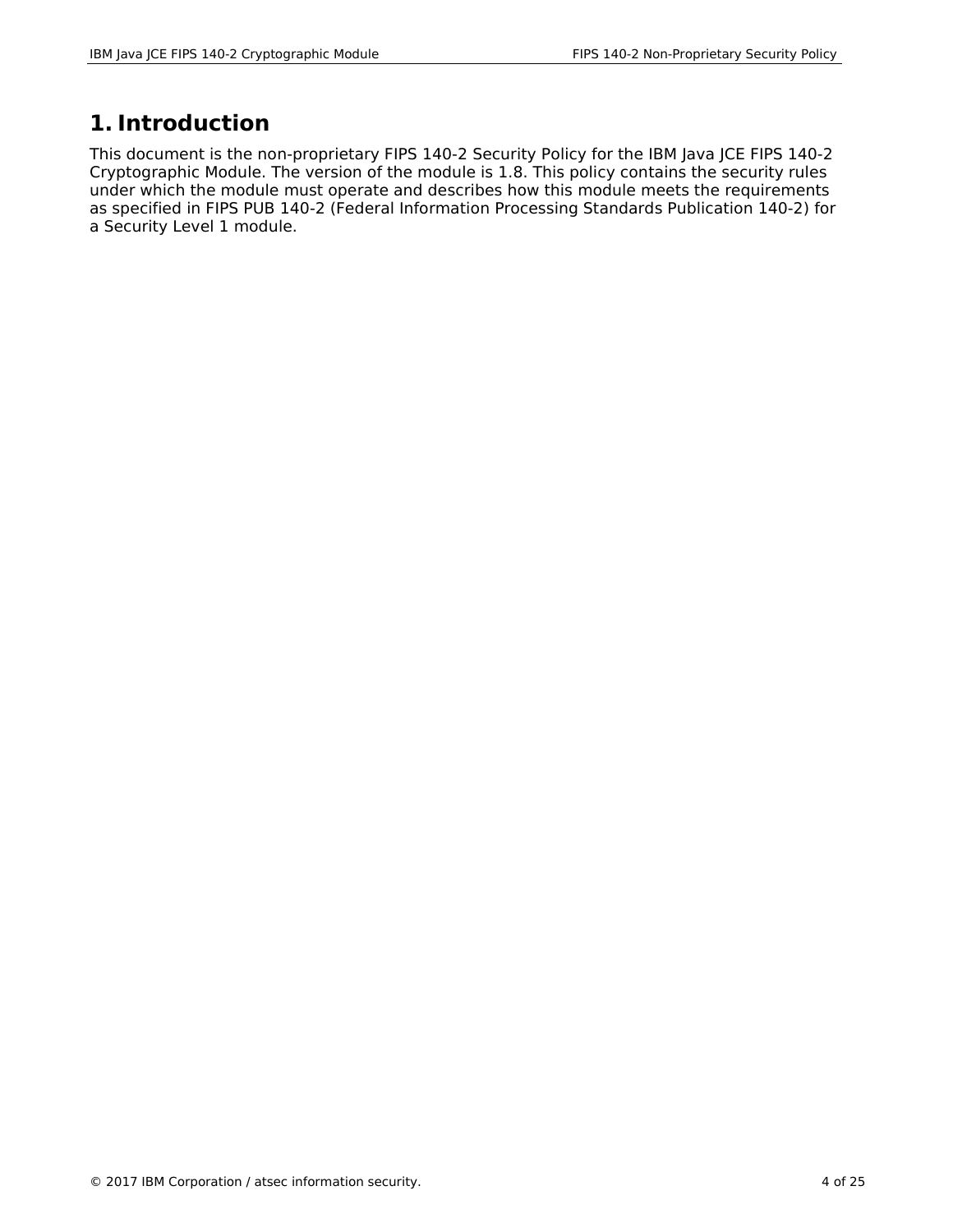## **2. Cryptographic Module Specification**

The following section describes the cryptographic module and how it conforms to the FIPS 140- 2 specification in each of the required areas.

#### 2.1. Module Overview

The IBM Java JCE FIPS 140-2 Cryptographic Module (hereafter referred to as "the module") is a scalable, multi-purpose cryptographic module that supports FIPS approved cryptographic operations.

The module acts as a Java Cryptographic Extension (JCE) provider in the JCE framework, providing cryptographic services to Java applications.

The software block diagram below shows the logical boundary of the module and its interfaces with the calling application.



*Figure 1 - Software Block Diagram*

The module is implemented as a Java Archive (JAR). The logical boundary of the module consists of the ibmjcefips.jar file.

The module runs on a General Purpose Computer (GPC). The physical boundary of the module is the enclosure of the GPC on which the module is installed and executed, as shown with dotted lines in the diagram below: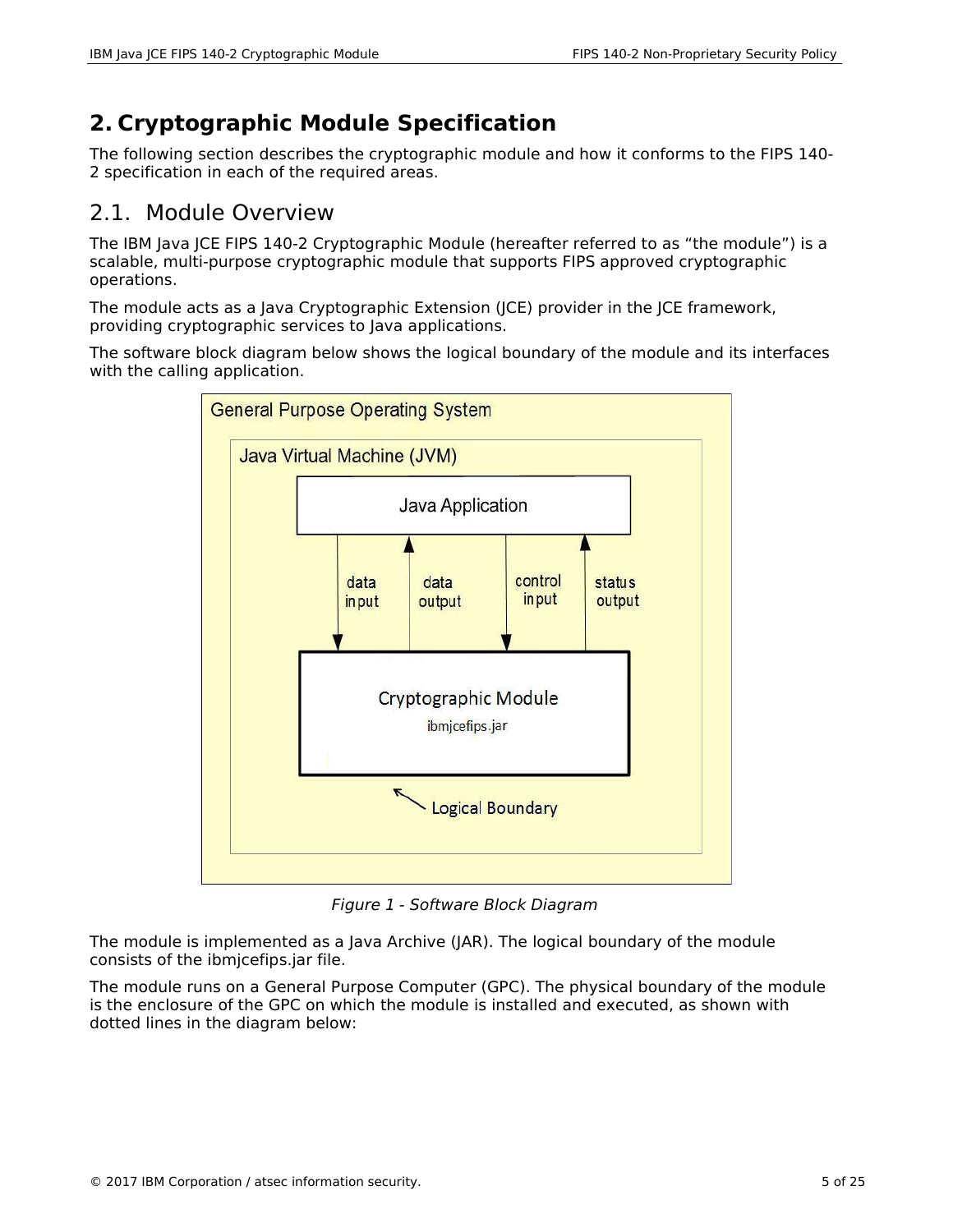

*Figure 2 – Hardware Block Diagram*

#### 2.2. FIPS 140-2 Validation

For the purpose of the FIPS 140-2 validation, the module is a software-only, multi-chip standalone cryptographic module validated at overall Security Level 1. The table below shows the security level claimed for each of the eleven sections that comprise the FIPS 140-2 standard:

|               | <b>FIPS 140-2 Section</b>                 | <b>Security Level</b> |
|---------------|-------------------------------------------|-----------------------|
| 1             | Cryptographic Module Specification        | 1                     |
| $\mathcal{P}$ | Cryptographic Module Ports and Interfaces | 1                     |
| 3             | Roles, Services and Authentication        | 1                     |
| 4             | Finite State Model                        | 1                     |
| 5             | <b>Physical Security</b>                  | N/A                   |
| 6             | <b>Operational Environment</b>            | 1                     |
| 7             | Cryptographic Key Management              | 1                     |
| 8             | EMI/EMC                                   | 1                     |
| 9             | Self-Tests                                | 1                     |
| 10            | Design Assurance                          | 1                     |
| 11            | Mitigation of Other Attacks               | 1                     |
|               | Overall Level                             | 1                     |

*Table 1 - Security Levels*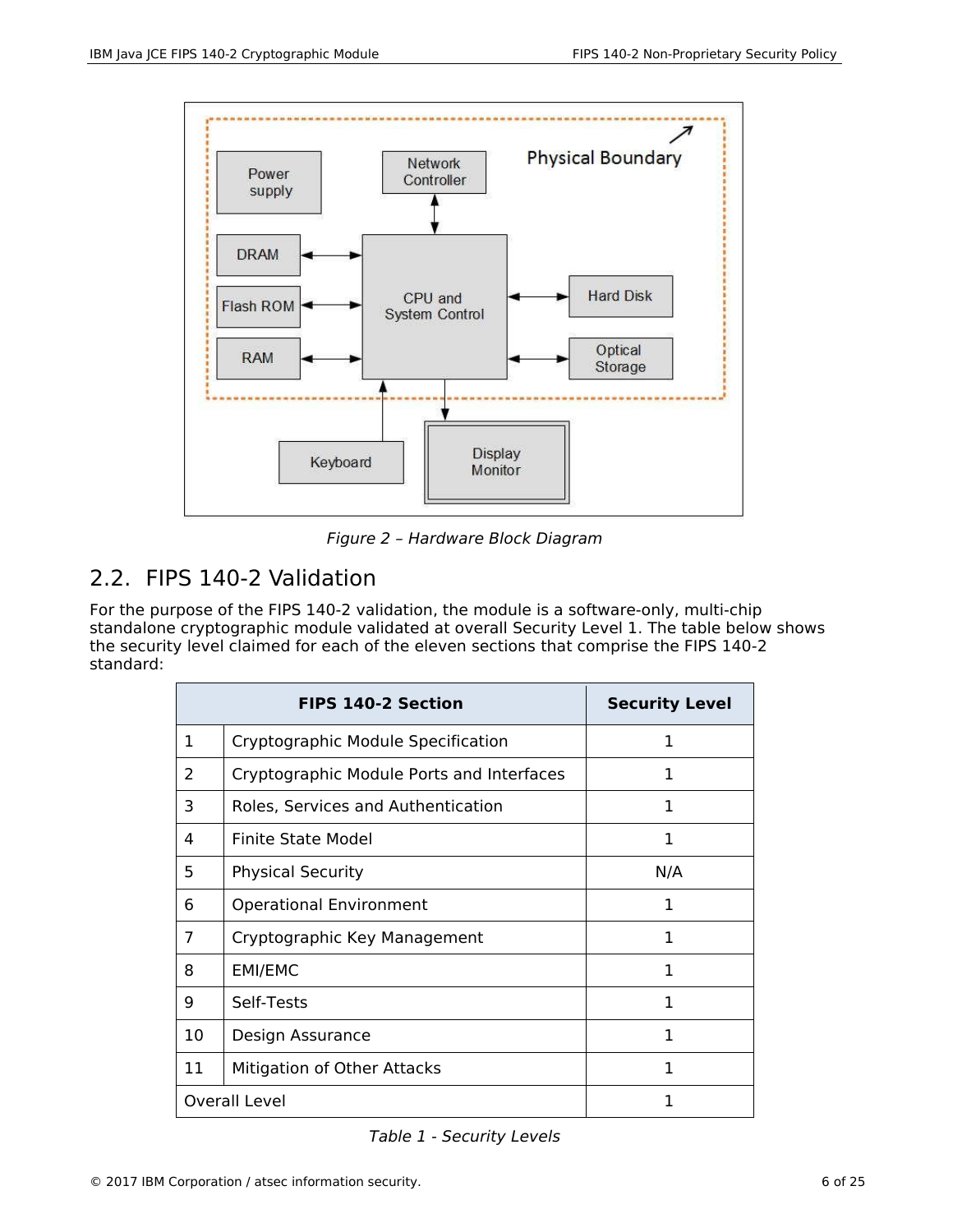The module has been tested by the laboratory on the platforms shown in the table below. Each platform includes the hardware, processor name, operating system, and the hardware accelerator implemented in the module. The module runs on 64-bit Java Virtual Machine (JVM), Version 8.

| <b>Hardware Platform and</b><br><b>Processor</b>                  | <b>Operating System</b>                        | <b>Hardware Accelerator</b>                  |
|-------------------------------------------------------------------|------------------------------------------------|----------------------------------------------|
| ThinkCentre M92P Tower<br>Desktop with Intel Xeon E5 V3<br>family | Windows Server 2012<br>release 2               | AES-NI                                       |
| ThinkCentre M93P with Intel<br>Xeon E5 V3 family                  | Red Hat Enterprise Linux<br>Server release 7.1 | AES-NI                                       |
| IBM 9119-MHE with POWER 8                                         | AIX <sub>7</sub>                               | vcipher for AES, vshasigma for<br><b>SHA</b> |
| IBM 9119-MHE with POWER 8                                         | Red Hat Enterprise Linux<br>Server release 7.1 | vcipher for AES, vshasigma for<br><b>SHA</b> |
| ThinkCentre M93P with Intel<br>Core i7 vPro 4770                  | Windows 7 64-bit                               | (None)                                       |

#### *Table 2 - Tested Platforms*

In addition to the configurations tested by the laboratory, the vendor affirmed testing was performed on the platforms shown in the table below. Each platform includes the hardware, processor name, operating system, and the hardware accelerator implemented in the module and JDK Bit level. The module runs on Java Virtual Machine (JVM), Version 8.

| <b>Hardware Platform and</b><br><b>Processor</b>                  | <b>Operating System</b>                                           | <b>Hardware</b><br><b>Accelerator</b> | <b>JDK Bit</b><br>level |
|-------------------------------------------------------------------|-------------------------------------------------------------------|---------------------------------------|-------------------------|
| ThinkCentre M92P Tower<br>Desktop with Intel Xeon E5 V3<br>family | Windows Server 2012<br>release 2                                  | (None)                                | 64                      |
| ThinkCentre M93P with Intel<br>Xeon E5 V3 family                  | Red Hat Enterprise Linux<br>Server release 7.1                    | (None)                                | 64                      |
| IBM 9119-MHE with POWER 8                                         | AIX <sub>7</sub>                                                  | (None)                                | 64                      |
| IBM 9119-MHE with POWER 8                                         | Red Hat Enterprise Linux<br>Server release 7.1<br>(Little Endian) | (None)                                | 64                      |
| IBM 9119-MHE with POWER 8                                         | SuSE SLES 12<br>(Little Endian)                                   | (None)                                | 64                      |
| IBM 9119-MHE with POWER 8                                         | SuSE SLES 11 SP3<br>(Big Endian)                                  | (None)                                | 64                      |
| IBM 9119-MHE with POWER 8                                         | SuSE SLES 12<br>(Little Endian)                                   | vcipher for AES,<br>vshasigma for SHA | 64                      |
| IBM z13 model N63                                                 | SuSE SLES 11 SP4                                                  | (None)                                | 64                      |

© 2017 IBM Corporation / atsec information security. 7 of 25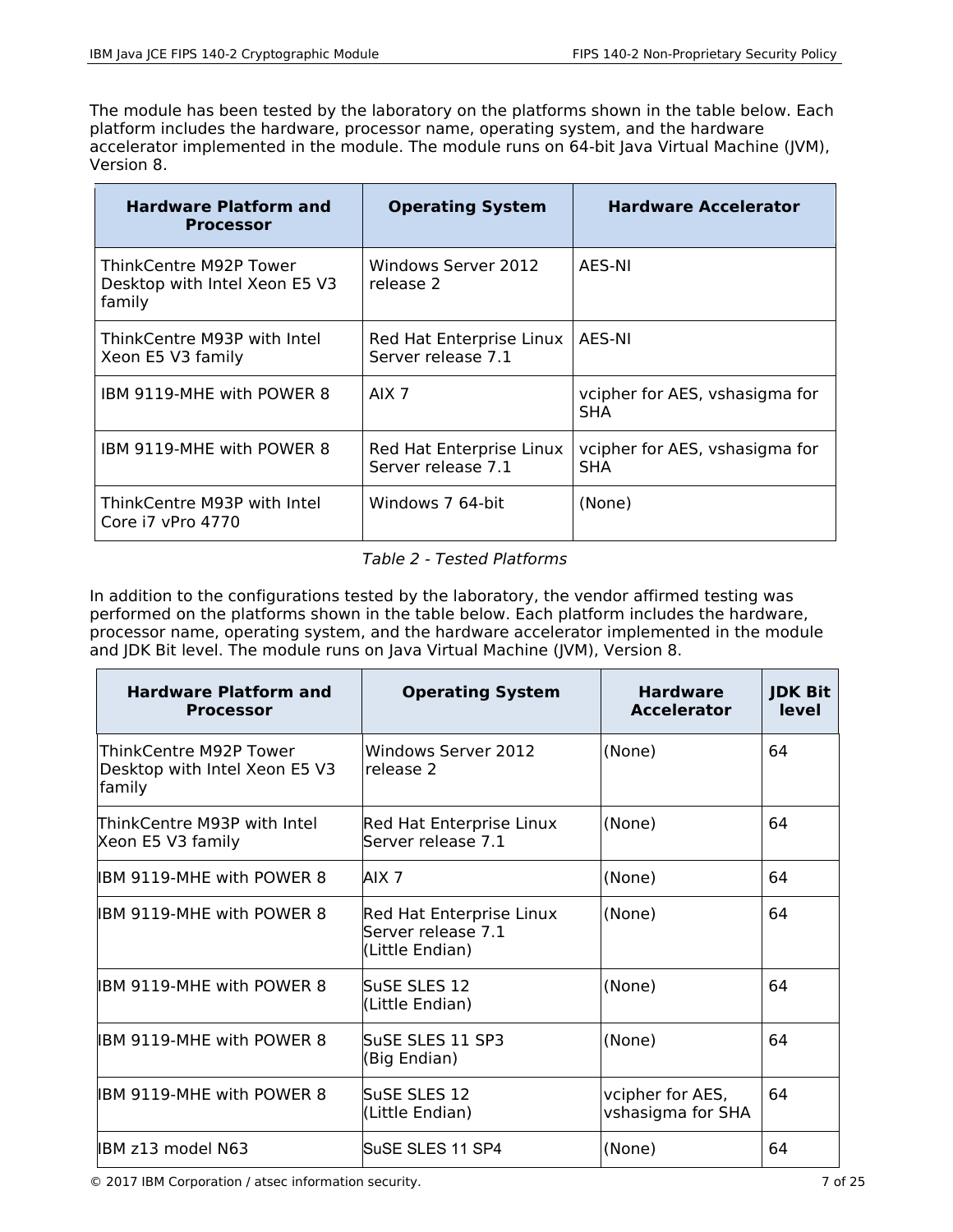| <b>Hardware Platform and</b><br><b>Processor</b>                       | <b>Operating System</b>                                                    | <b>Hardware</b><br><b>Accelerator</b> | <b>JDK Bit</b><br>level |
|------------------------------------------------------------------------|----------------------------------------------------------------------------|---------------------------------------|-------------------------|
| IBM z13 model N63                                                      | z/OS version 2 release 2                                                   | (None)                                | 64                      |
| IBM z13 model N63                                                      | <b>Red Hat Enterprise Linux</b><br>Server release 7.2 for IBM z<br>Systems | (None)                                | 64                      |
| ThinkCentre M93P with Intel<br>Core i7 vPro 4770                       | Windows 7 64-bit                                                           | <b>AES-NI</b>                         | 64                      |
| IBM,8205-E6B Processor Type:<br>PowerPC POWER7                         | AIX 6.1.0.0                                                                | (None)                                | 64                      |
| Sun4v sparc SUNW, SPARC-<br>Enterprise-T5120                           | Sun OS5.10                                                                 | (None)                                | 64                      |
| ThinkCentre, 8187                                                      | RedHat Enterprise Linux<br>Server release 5.11                             | (None)                                | 32                      |
| *9000/785/C3750<br>(running JVM 6)                                     | <b>HP-UX B11.23</b>                                                        | (None)                                | 32                      |
| ia64 hp server rx1620                                                  | <b>HP-UX B11.23</b>                                                        | (None)                                | 64                      |
| ThinkCentre M900 with Intel Core<br>i7                                 | VMware ESXi RHEL 7                                                         | (None)                                | 64                      |
| ThinkCentre M900 with Intel Core<br>i7                                 | VMware ESXi Ubuntu 16.04 LTS                                               | (None)                                | 64                      |
| ThinkCentre M900 with Intel Core<br>i7                                 | Microsoft Hyper-V RHEL 7                                                   | (None)                                | 64                      |
| ThinkCentre M900 with Intel Core<br>ļi7                                | Microsoft Hyper-V Ubuntu 16.04<br>LTS                                      | (None)                                | 64                      |
| Amazon Web Services M4<br>instance with Intel Xeon E5                  | RHEL 7                                                                     | (None)                                | 64                      |
| Amazon Web Services M4 instance Ubuntu 16.04 LTS<br>with Intel Xeon E5 |                                                                            | (None)                                | 64                      |
| MacBook Pro (Retina, 15-inch, Mid<br>2014) with Intel Core i7          | macOS 10                                                                   | (None)                                | 64                      |

In addition, the vendor claims correct operation of the module on other operating systems as listed below. As outlined in G.5 of the Implementation Guidance for FIPS 140-2, the module maintains its compliance on other operational environments as listed below:

- Windows 8, Windows 8.1, Windows Server 2012, Windows Server 2012 R2 running JVM 8.x
- Microsoft Windows  $XP^{\circ}$ , Microsoft Windows Vista $^{\circ}$ , Windows 7, Windows 8, Windows 10, Windows Server 2003, Windows Server 2003 R2, Windows Server 2008, Windows Server 2008 R2, Windows Server 2012, Windows Server 2012 R2 running JVM 6.x and JVM 7.x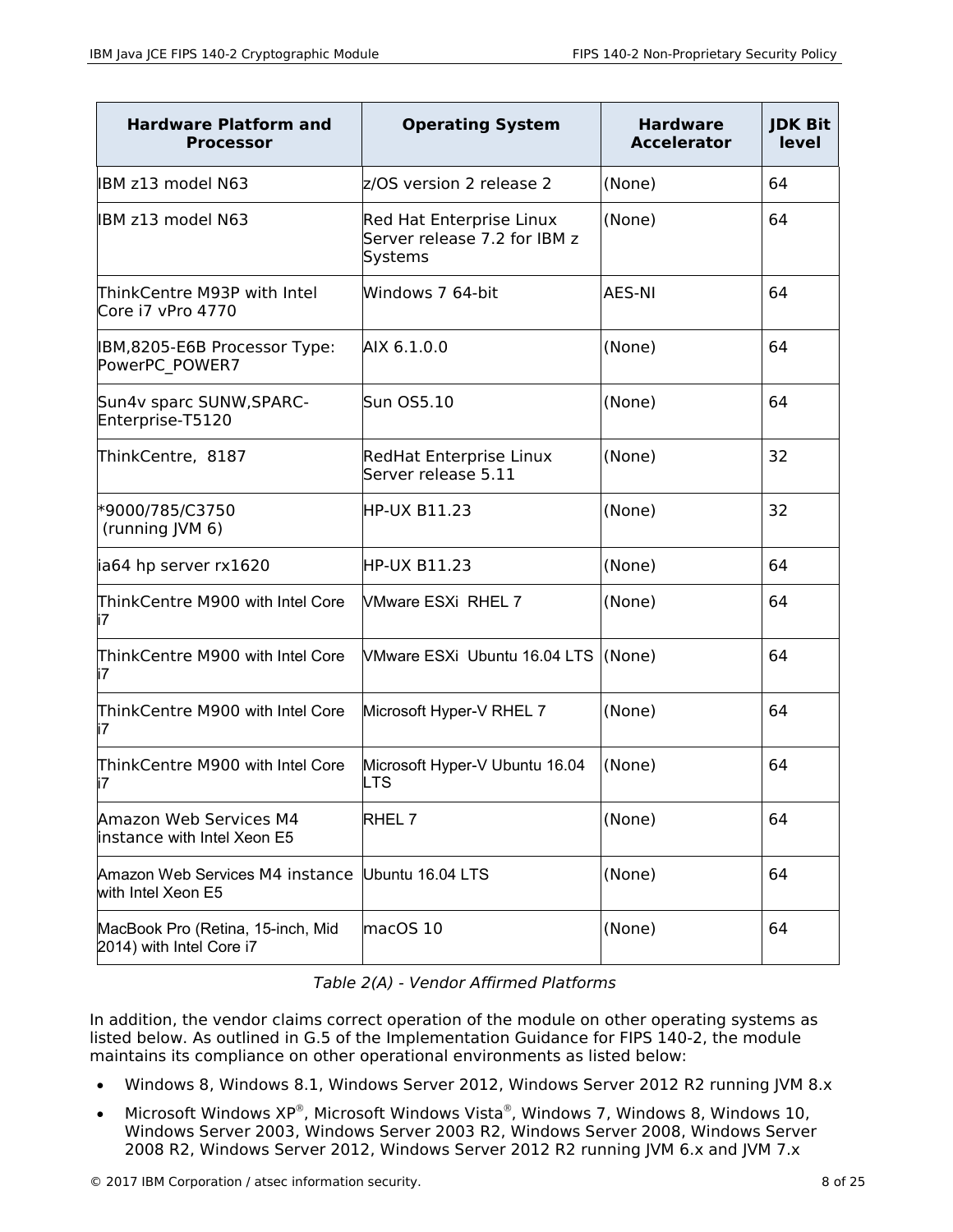- Window 2000 running JVM 6.x
- AIX, Solaris, Red Hat Linux, SuSE Linux, Linux OS on z Systems, and z/OS running JVM levels 6.x, 7.x and 8.x
- IBM LinuxONE and IBM Operating System/400 platforms
- JVMs at the 6.x level and 7.x level on the above operating systems
- 32 bit and 64 bit levels of JVMs for the above listed Operating Systems.

Hardware acceleration is not supported when running JVMs 6.x, 7.x and 32-bit JVMs. When running JVM 8.x, IBM affirms the module operates correctly with hardware acceleration on machines with

- Intel processors with support for AES-NI,
- IBM Power 8 processors with support for vcipher for AES and vshasigma for SHA

As outlined in G.5 of the Implementation Guidance for FIPS 140-2, the module maintains its compliance on other operating systems provided:

- The operating system meets the operational environment requirements at the module's level of validation, and runs in a single-user mode.
- The module does not require modification to run in the new environment.

*Note: CMVP makes no statement as to the correct operation of the module or the security strengths of the generated keys when so ported if the specific operational environment is not listed on the validation certificate.* 

#### 2.3. Modes of Operation

The module supports both FIPS mode (i.e. Approved mode of operation) and non-FIPS mode (i.e., non-Approved mode of operation).

After successful completion of power-on self-tests, the module enters FIPS mode. Any calls to the non-Approved security functions as listed in Table 5, will cause the module to implicitly transition to the non-Approved mode of operation.

The keys and CSPs used for cryptographic operations are not shared between the modes of operation.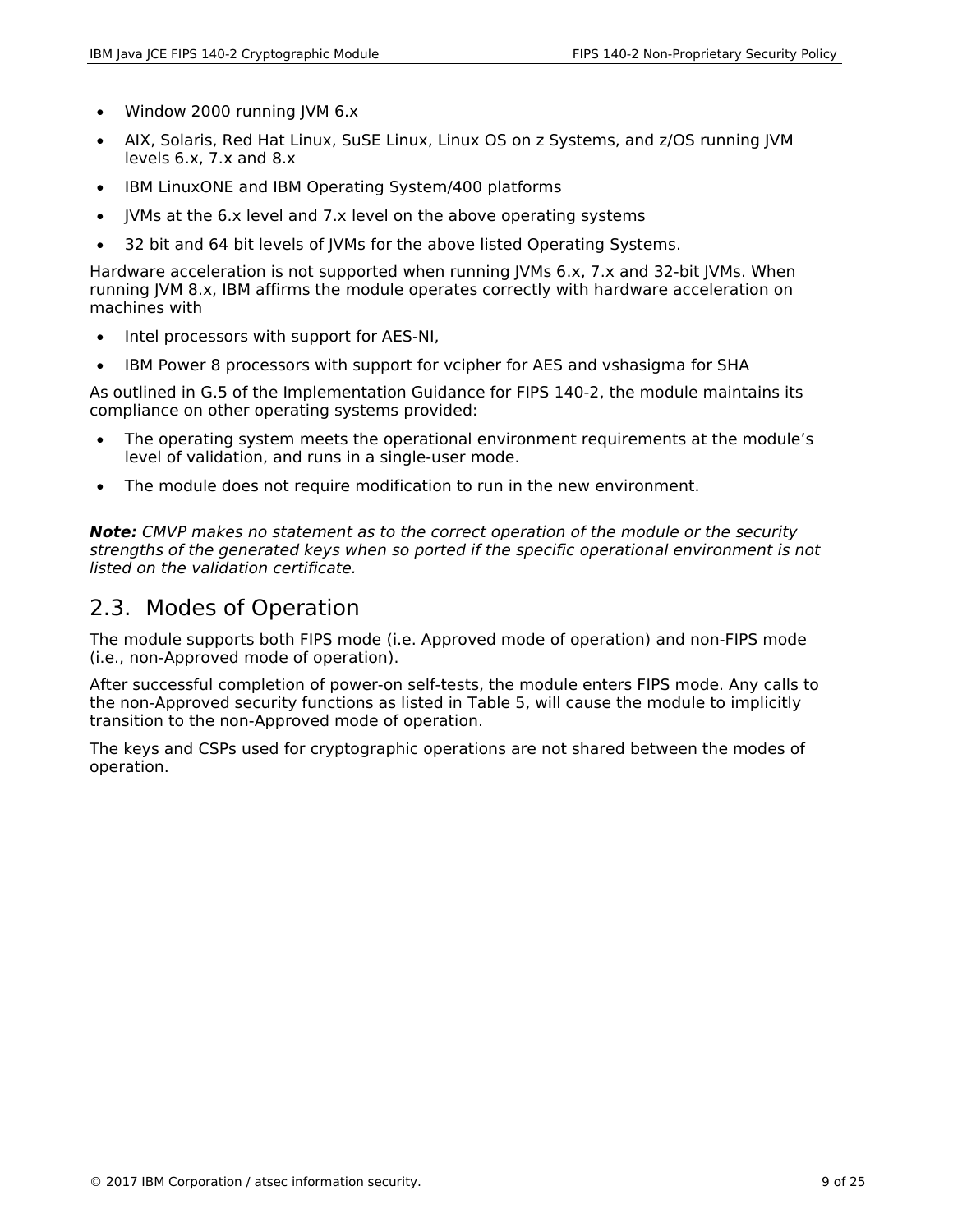#### **3. Cryptographic Module Ports and Interfaces**

As a software-only module, the module does not have physical ports. For the purpose of FIPS 140-2 validation, the physical ports are interpreted to be the physical ports of the hardware platform on which it runs.

The logical interfaces are the Application Program Interface (API) through which Java applications request services. The following table summarizes the four logical interfaces:

| <b>Logical Interface</b> | <b>Description</b>                                                          |
|--------------------------|-----------------------------------------------------------------------------|
| Data Input               | API input parameters for data.                                              |
| Data Output              | API output parameters for data.                                             |
| Control Input            | API function calls, API input parameters for control.                       |
| Status Output            | API return values, API output parameters for status, API error<br>messages. |

*Table 3 - Ports and Interfaces*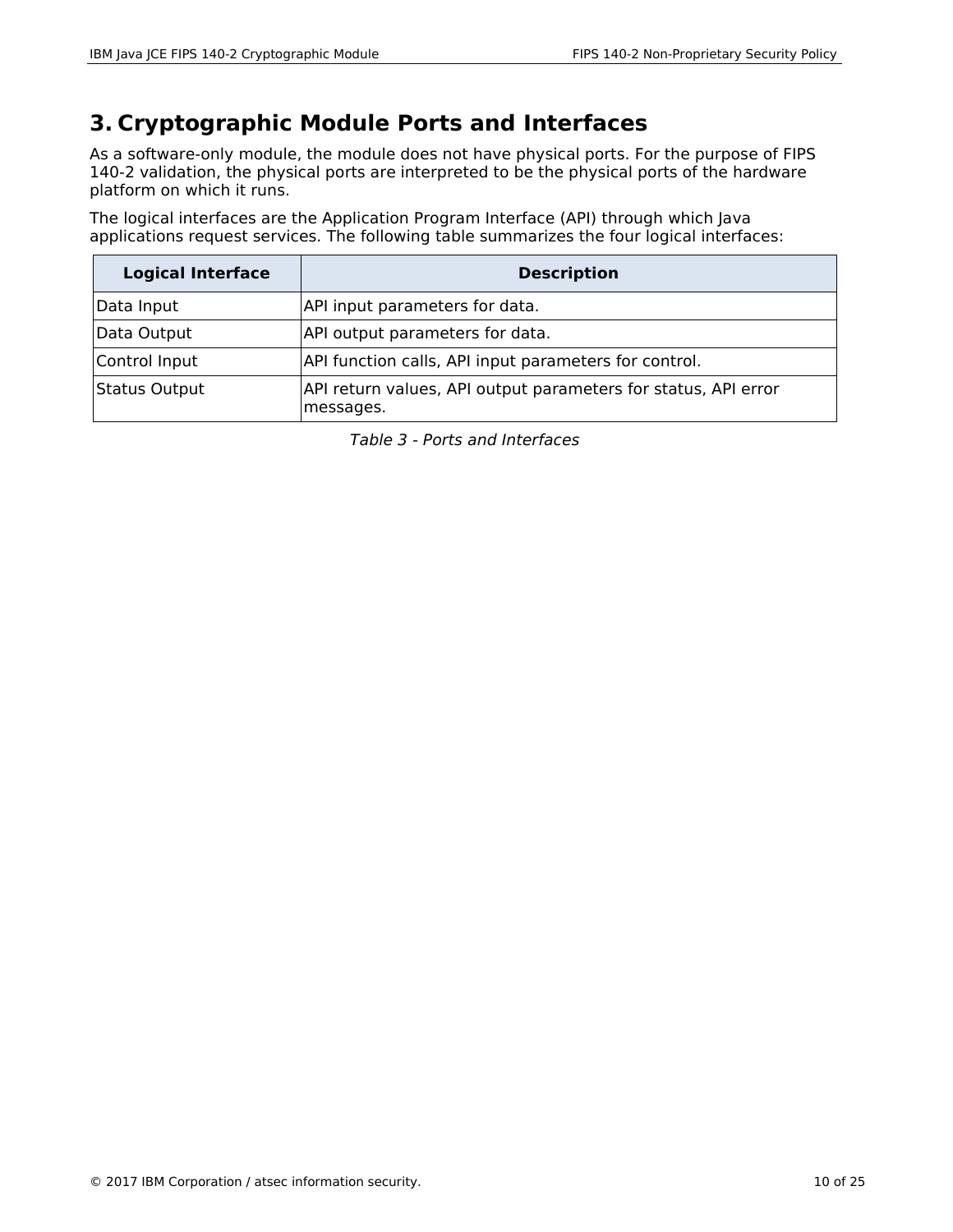## **4. Roles, Services and Authentication**

#### 4.1. Roles

The module supports the following roles:

- User role: performs all services as listed in Table 4 and Table 5 except module installation and configuration.
- Crypto Officer role: performs module installation and configuration as listed in Table 4.

The User and Crypto Officer roles are implicitly assumed by the entity accessing the module services.

The module does not support the maintenance role.

#### 4.2. Services

The module provides services to users that assume one of the available roles. All services are described in detail in the user documentation.

Table 4 lists the Approved services and the non-Approved but allowed services in FIPS mode of operation, the roles that can request the service, the algorithms involved with their corresponding CAVS certificate numbers (if applicable), the Keys/CSPs involved and how they are accessed:

| <b>Services</b>                                     | <b>Algorithms</b>                                                                  | <b>CAVS Certificates</b>                | <b>Keys/CSPs</b>                     | <b>Access</b> |
|-----------------------------------------------------|------------------------------------------------------------------------------------|-----------------------------------------|--------------------------------------|---------------|
| AES key<br>generation                               | <b>NIST SP800-90A</b><br>Hash DRBG with SHA-<br>256                                | #1119, #1120,<br>#1121, #1122,<br>#1123 | 128/192/256 bits<br>AES key          | Write         |
| Triple-DES key<br>generation                        |                                                                                    |                                         | 192 bits three-key<br>Triple-DES key | Write         |
| <b>AES</b><br>encryption<br>and<br>decryption       | AES (ECB, CBC, OFB,<br>CFB8, CFB128 and<br>GCM modes)                              | #3904, #3905,<br>#3906, #3907,<br>#3908 | 128/192/256 bits<br>AES key          | Read          |
| Three-key<br>Triple-DES<br>decryption               | Three-key Triple-DES<br>(ECB, CBC, CFB8,<br>encryption and CFB64 and OFB<br>modes) | #2140, #2141,<br>#2142, #2143,<br>#2144 | 192 bits three-key<br>Triple-DES key | Read          |
| Two-key<br>Triple-DES<br>decryption<br>(Legacy Use) | Two-key Triple-DES<br>(ECB, CBC, CFB8,<br>CFB64 and OFB<br>modes)                  |                                         | 192 bits two-key<br>Triple-DES key   | Read          |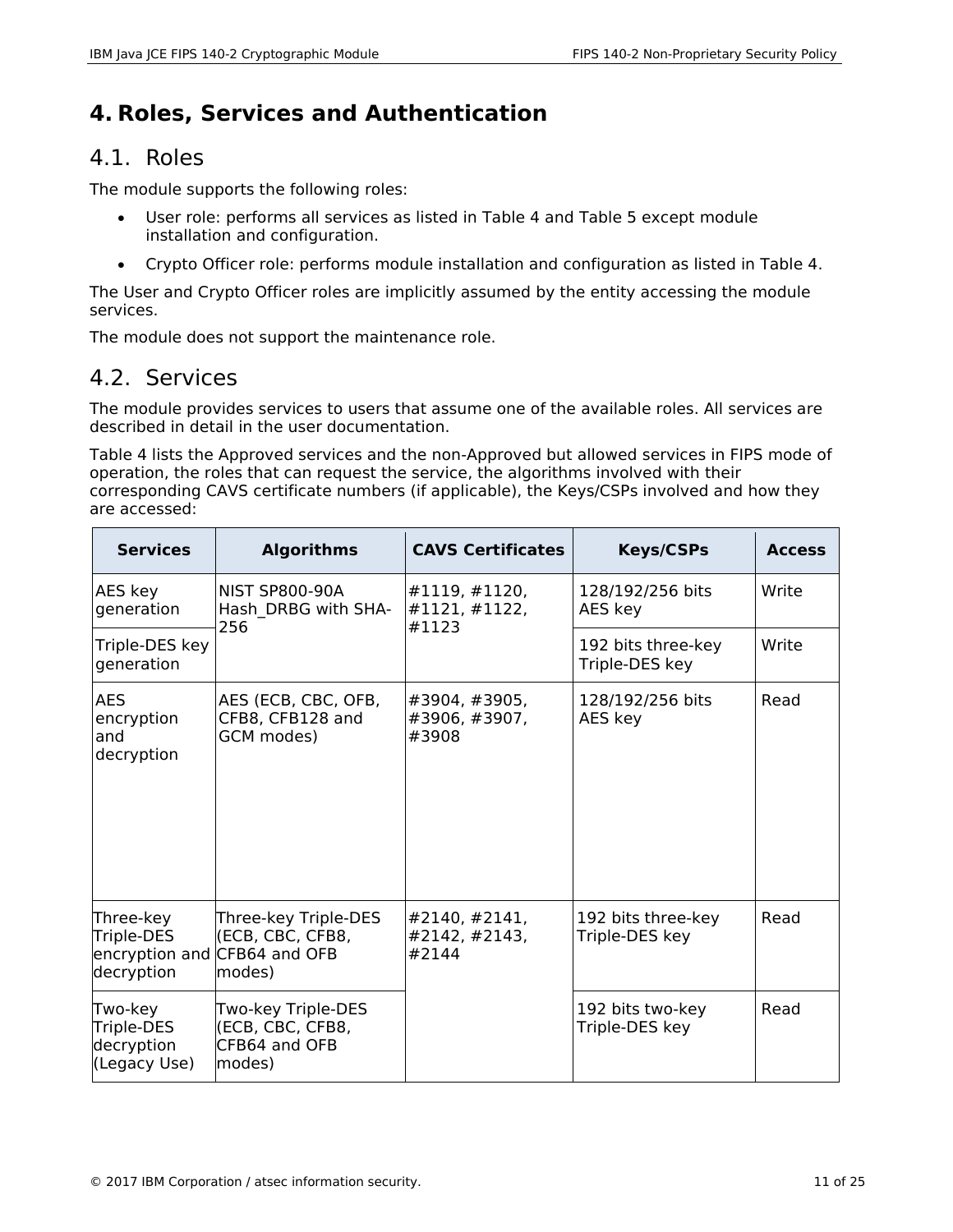| <b>Services</b>                           | <b>Algorithms</b>                                                                                             | <b>CAVS Certificates</b>                | <b>Keys/CSPs</b>                                                                                                                  | <b>Access</b> |
|-------------------------------------------|---------------------------------------------------------------------------------------------------------------|-----------------------------------------|-----------------------------------------------------------------------------------------------------------------------------------|---------------|
| RSA key<br>generation                     | FIPS186-4 Appendix<br>B.3.3 RSA key<br>generation                                                             | #1988, #1989,<br>#1990, #1991,<br>#1992 | RSA public and<br>private key pair with<br>2048/ 3072 bits<br>modulus size                                                        |               |
| RSA signature<br>generation               | $PKCS#1 v1.5$ and PSS<br>RSA signature<br>generation with SHA-<br>224, SHA-256, SHA-<br>384 and SHA-512       |                                         | RSA private key with<br>2048/3072 bits<br>modulus size                                                                            | Read          |
| RSA signature<br>verification             | PKCS#1 v1.5 and PSS<br>RSA signature<br>verification with SHA-<br>1, SHA-224, SHA-256,<br>SHA-384 and SHA-512 |                                         | RSA public key with<br>1024/2048/3072 bits<br>modulus size                                                                        | Read          |
| RSA key<br>transport                      | NIST SP800-56B RSA<br>key transport                                                                           | Vendor-affirmed<br>according to IG D.4  | RSA public and<br>private key pair with<br>2048/3072 bits<br>modulus size                                                         | Read          |
| DSA key<br>generation                     | FIPS186-4 DSA key<br>pair generation                                                                          | #1062, #1063,<br>#1064, #1065,<br>#1066 | DSA public and<br>private key pair with<br>$L = 2048$ , $N = 256$ ;<br>$L = 3072$ , $N = 256$                                     | Write         |
| DSA domain<br>parameter<br>generation     | DSA domain<br>parameter generation<br>with SHA-256, SHA-<br>384 and SHA-512                                   |                                         | DSA domain<br>parameters with<br>$L = 2048$ , $N = 224$ ;<br>$L = 2048$ , $N = 256$ ;<br>$L = 3072$ , $N = 256$                   | Read          |
| DSA signature DSA signature<br>generation | generation with SHA-<br>256                                                                                   |                                         | DSA private key with<br>$L = 2048$ , $N = 224$ ;<br>$L = 2048$ , $N = 256$ ;<br>$L = 3072$ , $N = 256$                            | Read          |
| DSA signature<br>verification             | DSA signature<br>verification with SHA-<br>1, SHA-224 and SHA-<br>256                                         |                                         | DSA public key with<br>$L = 1024$ , $N = 160$ ;<br>$L = 2048$ , $N = 224$ ;<br>$L = 2048$ , $N = 256$ ;<br>$L = 3072$ , $N = 256$ | Read          |
| ECDSA key<br>generation                   | FIPS186-4 Appendix<br>B.4.1 ECDSA key<br>generation                                                           | #847, #848, #849,<br>#850, #851         | ECDSA public and<br>private key pair<br>according to P-224,<br>P-256, P-384 and P-<br>521 curves                                  | Write         |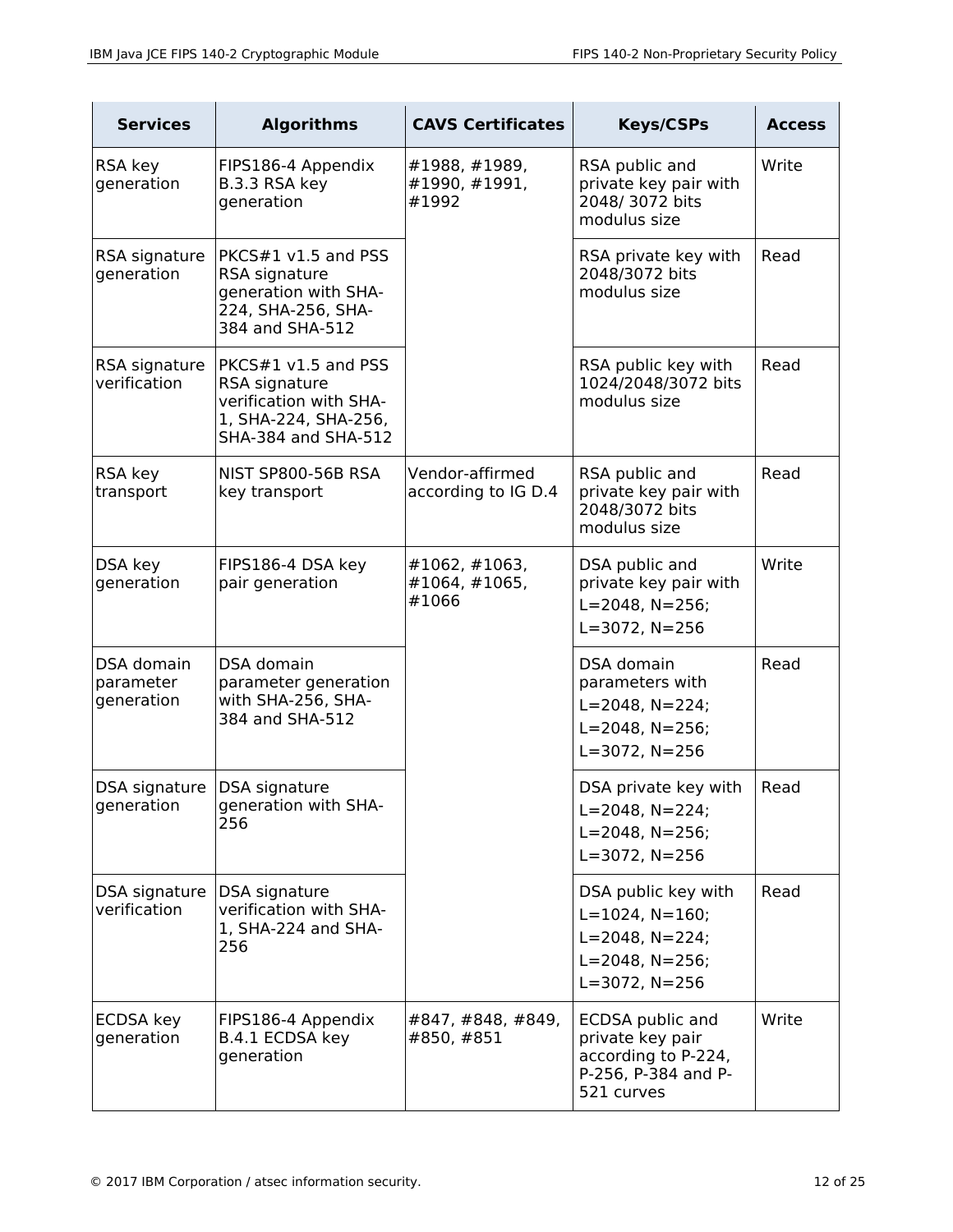| <b>Services</b>                           | <b>Algorithms</b>                                                                                  | <b>CAVS Certificates</b>                               | <b>Keys/CSPs</b>                                                                                              | <b>Access</b>  |
|-------------------------------------------|----------------------------------------------------------------------------------------------------|--------------------------------------------------------|---------------------------------------------------------------------------------------------------------------|----------------|
| <b>ECDSA</b><br>signature<br>generation   | ECDSA signature<br>generation with<br>SHA-224, SHA-256,<br>SHA-384 and SHA-512                     |                                                        | ECDSA private key<br>according to P-224,<br>P-256, P-384 and P-<br>521 curves                                 | Read           |
| <b>ECDSA</b><br>signature<br>verification | ECDSA signature<br>verification with<br>SHA-1, SHA-224, SHA-<br>256, SHA-384 and<br><b>SHA-512</b> |                                                        | ECDSA public key<br>according to P-192,<br>P-224, P-256, P-384<br>and P-521                                   | Read           |
| Message<br>digest                         | SHA-1, SHA-224, SHA-<br>256, SHA-384 and<br><b>SHA-512</b>                                         | #3216, #3217,<br>#3218, #3219,<br>#3220                | n/a                                                                                                           | n/a            |
| Message<br>authentication                 | HMAC with SHA-1,<br>SHA-224, SHA-256,<br>SHA-384 and SHA-512                                       | #2533, #2534,<br>#2535, #2536,<br>#2537                | At least 112 bits<br><b>HMAC</b> key                                                                          | Read           |
| Random<br>number<br>generation            | <b>NIST SP800-90A</b><br>Hash DRBG with SHA-<br>1, SHA-224, SHA-256,<br>SHA-384 and SHA-512        | #1119, #1120,<br>#1121, #1122,<br>#1123                | Entropy input string,<br>V and C values                                                                       | Read,<br>Write |
|                                           | NDRNG (Used by the<br>module to internally<br>seed the DRBG.)                                      | Non-approved but<br>allowed to be used<br>in FIPS mode |                                                                                                               | Read           |
| Diffie-Hellman<br>key<br>agreement        | NIST SP800-56A KAS<br>FFC except KDF                                                               | CVL #759, #761,<br>#763, #765, #767                    | Diffie-Hellman public<br>and private<br>primitives with 2048<br>bits key size                                 | Write          |
| EC Diffie-<br>Hellman key<br>agreement    | NIST SP800-56A KAS<br>ECC except KDF;<br>Section 5.7.1.2 ECC<br><b>CDH Primitive</b>               |                                                        | <b>EC Diffie-Hellman</b><br>public and private<br>primitives with P-<br>224, P-256, P-384<br>and P-521 curves | Write          |
| Key derivation                            | NIST SP800-135 key<br>derivation in TLS 1.0,<br>1.1 and 1.2                                        | CVL #758, #760,<br>#762, #764, #766                    | TLS pre-master<br>secret and TLS<br>master secret                                                             | Write          |
| Show status                               | n/a                                                                                                | n/a                                                    | n/a                                                                                                           | n/a            |
| Self-Tests                                | n/a                                                                                                | n/a                                                    | HMAC key for<br>module integrity test                                                                         | Read           |
| Zeroization                               | n/a                                                                                                | n/a                                                    | All aforementioned<br>Keys/CSPs                                                                               | Zeroize        |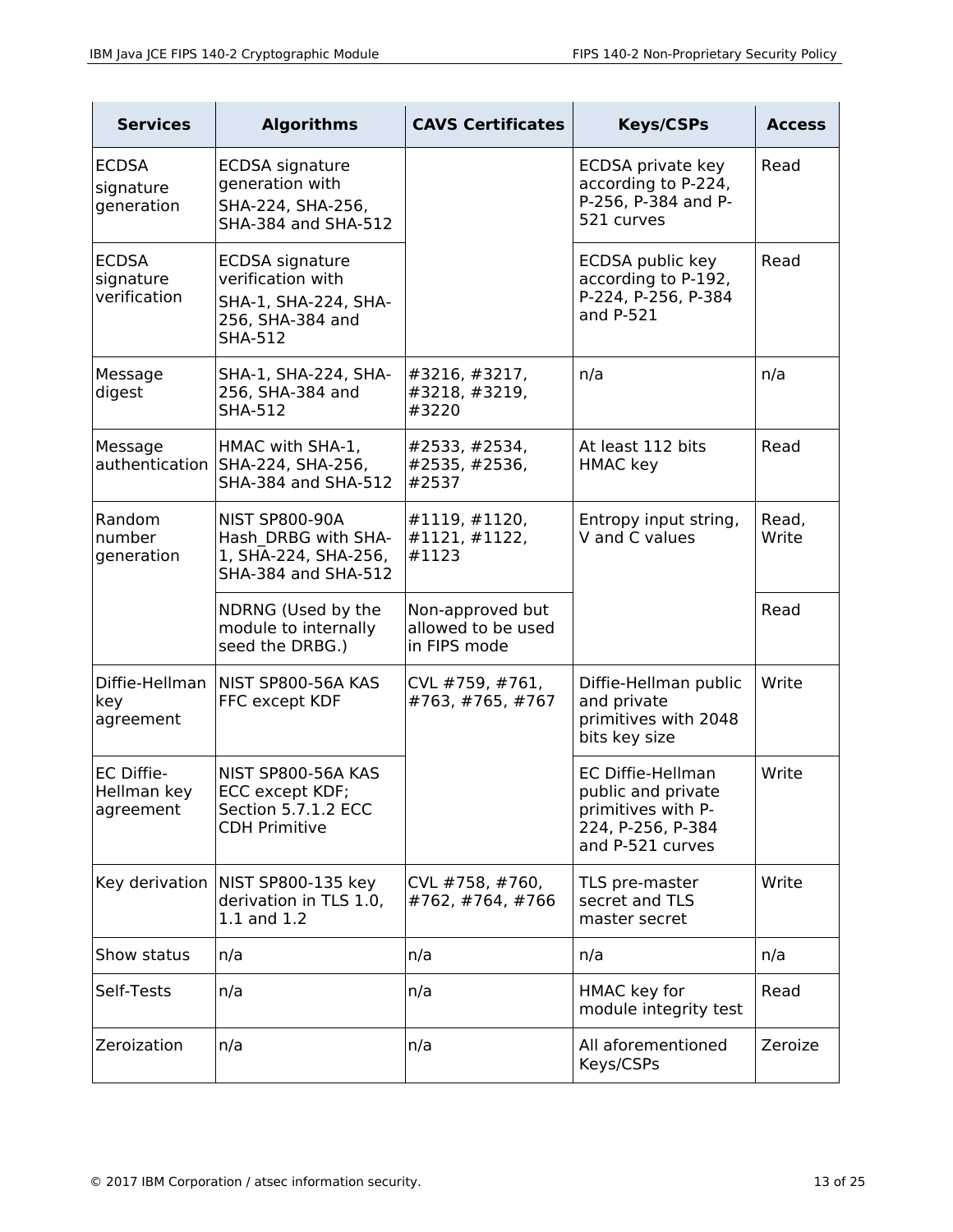| <b>Services</b>                                | <b>Algorithms</b> | <b>CAVS Certificates</b> | <b>Keys/CSPs</b> | <b>Access</b> |
|------------------------------------------------|-------------------|--------------------------|------------------|---------------|
| Module<br>installation<br>and<br>configuration | n/a               | n/a                      | n/a              | n/a           |

*Table 4 - Services in FIPS mode of operation*

*Note: TLS protocol implementation has not been reviewed or tested by the CAVP and CMVP.*

|  | Table 5 lists the non-Approved services only available in non-FIPS mode of operation. |  |  |  |
|--|---------------------------------------------------------------------------------------|--|--|--|
|--|---------------------------------------------------------------------------------------|--|--|--|

| <b>Services</b>                                               | <b>Algorithms</b>                                                                                                                                | <b>Access</b> |
|---------------------------------------------------------------|--------------------------------------------------------------------------------------------------------------------------------------------------|---------------|
| AES encryption and decryption   AES (CTS and PCBC modes)      |                                                                                                                                                  | Read          |
| Three-key or Two-key Triple-<br>DES encryption and decryption | Three-key or Two-key Triple-DES (CTS and PCBC<br>modes)                                                                                          | Read          |
| Two-key Triple-DES encryption                                 | Two-key Triple-DES (ECB, CBC, CFB8, CFB64 and<br>OFB modes)                                                                                      | Read          |
| RSA key generation                                            | RSA key generation with modulus size between 512<br>and 16384 bits excluding 2048 and 3072 bits                                                  | Write         |
| RSA signature generation                                      | RSA signature generation with modulus size<br>between 512 and 16384 bits excluding 2048 and<br>3072 bits or RSA signature generation using SHA-1 | Read          |
| RSA signature verification                                    | RSA signature verification with modulus size<br>between 512 and 16384 bits excluding 1024, 2048<br>and 3072 bits                                 | Read          |
| RSA key transport                                             | RSA key transport with modulus size between 512<br>and 16384 bits excluding 2048 and 3072 bits                                                   | Read          |
| RSA signature generation and<br>verification without hashing  | RSA signature generation and verification without<br>hashing and with modulus size between 512 and<br>16384 bits                                 | Read          |
| DSA key generation                                            | DSA key generation with key size between 512 and<br>3072 bits which is multiple of 64 but excluding<br>2048 and 3072 bits                        | Write         |
| DSA signature generation                                      | DSA signature generation with key size between<br>512 and 3072 bits which is multiple of 64 but<br>excluding 2048 and 3072 bits                  | Read          |
| DSA signature verification                                    | DSA signature verification with key size between<br>512 and 3072 bits which is multiple of 64 but<br>excluding 1024, 2048 and 3072 bits          | Read          |
| DSA signature generation and<br>verification without hashing  | DSA signature generation and verification without<br>hashing and with key size between 512 and 3072<br>bits which is multiple of 64              | Read          |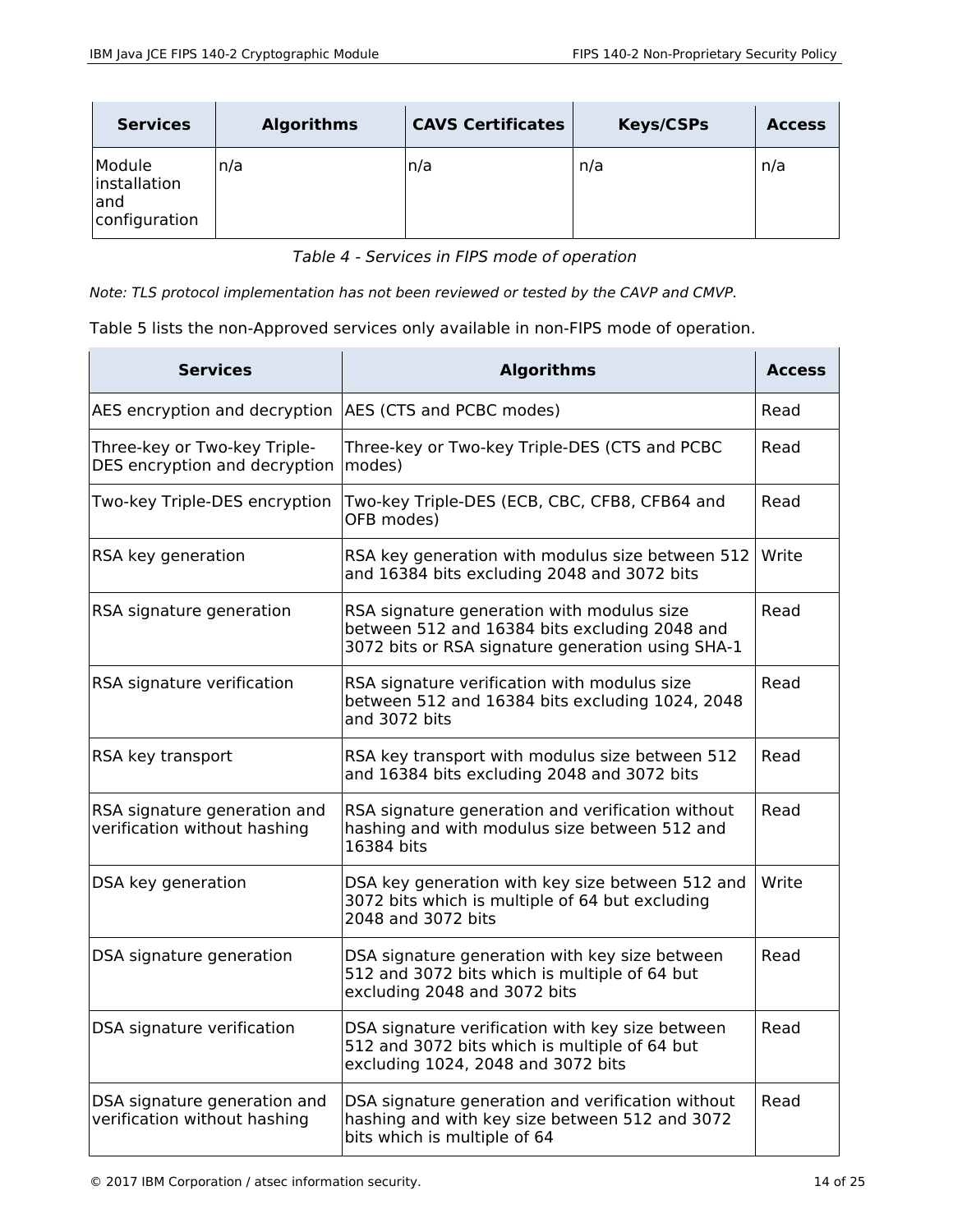| <b>Services</b>                                                   | <b>Algorithms</b>                                                                                                          | <b>Access</b> |
|-------------------------------------------------------------------|----------------------------------------------------------------------------------------------------------------------------|---------------|
| ECDSA key generation                                              | ECDSA key generation with P-192 curve                                                                                      | Write         |
| ECDSA signature generation                                        | ECDSA signature generation with P-192 curve or<br>ECDSA signature generation using SHA-1                                   | Read          |
| ECDSA signature generation<br>and verification without<br>hashing | ECDSA signature generation and verification<br>without hashing and with P-192, P-224, P-256, P-<br>384 and P-521 curves    | Read          |
| Message digest                                                    | MD <sub>5</sub>                                                                                                            | n/a           |
| Message authentication                                            | HMAC with keys less than 112 bits                                                                                          | Read          |
| Diffie-Hellman key agreement                                      | Diffie-Hellman key agreement with key size<br>between 256 and 2048 bits which is multiple of 64<br>but excluding 2048 bits | Write         |
| EC Diffie-Hellman key<br>agreement                                | EC Diffie-Hellman key agreement with P-192 curve                                                                           | Write         |

*Table 5 - Services in non-FIPS mode of operation*

*Note: The module implements non-Approved NDRNG algorithm which is allowed to be used in FIPS mode to internally seed the DRBG. NDRNG is not available as an external service provided by the module.*

#### 4.3. Operator Authentication

The module does not implement user authentication. The role of the user is implicitly assumed depending on the service used.

Notice that at Security Level 1, authentication is not required.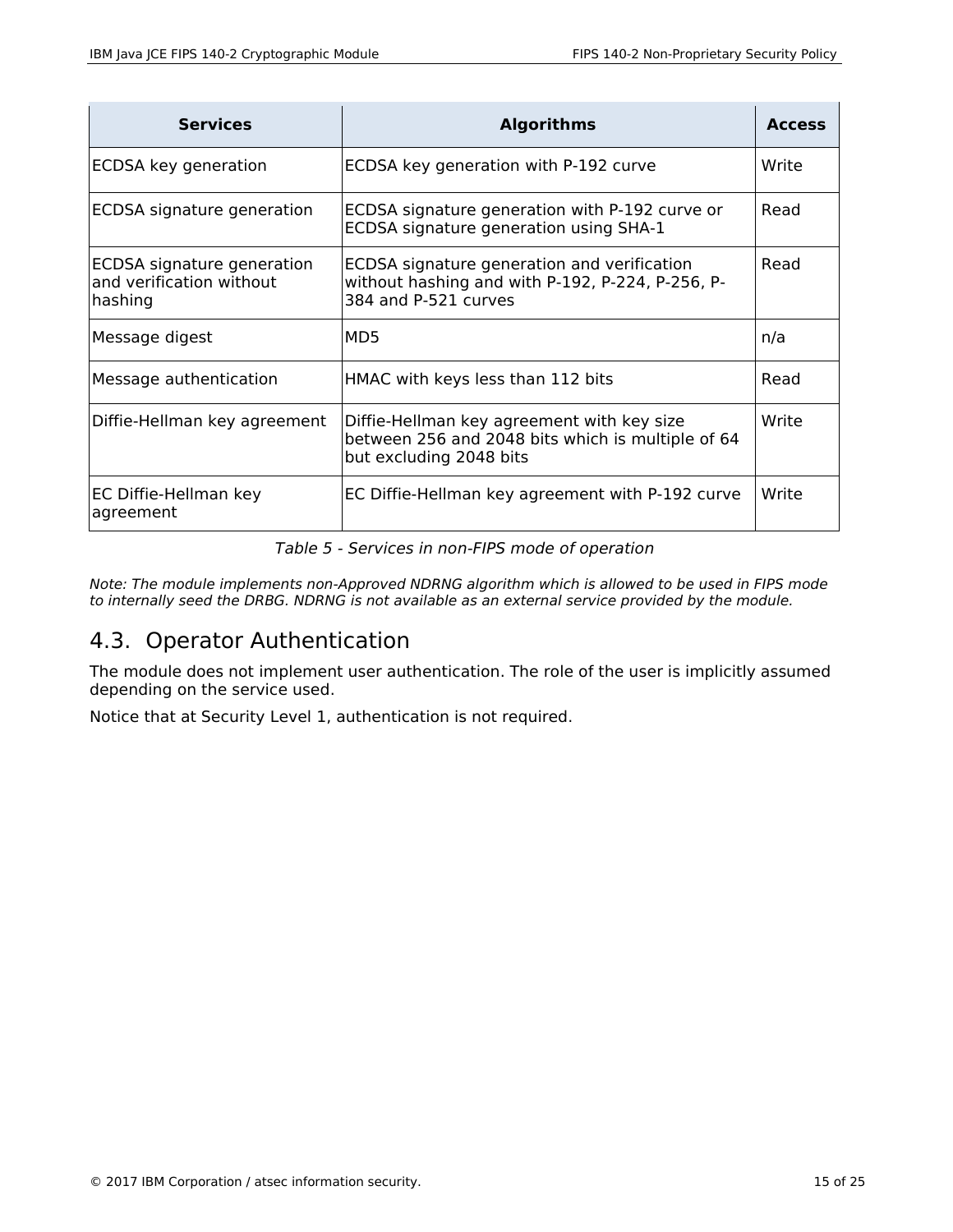## **5. Physical Security**

The module is comprised of software only and therefore this security policy does not make any claims on physical security.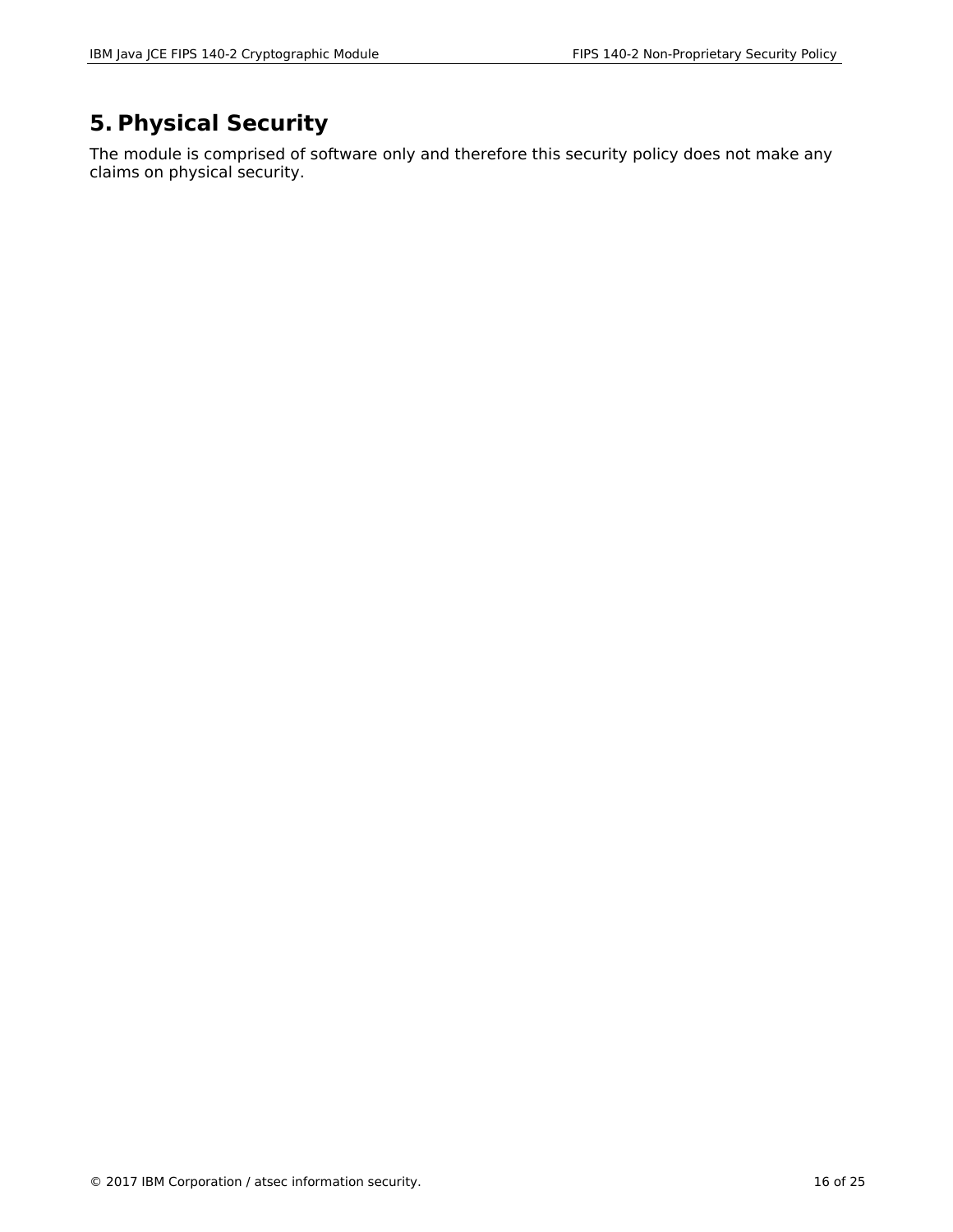## **6. Operational Environment**

#### 6.1. Applicability

The module operates in a modifiable operational environment per FIPS 140-2 Security Level 1 specifications. The module runs on a GPC as specified in Table 2 of section 2.2.

#### 6.2. Policy

The operating system is restricted to a single operator (i.e., concurrent operators are explicitly excluded).

The Java application that requests cryptographic services is the single user of the module.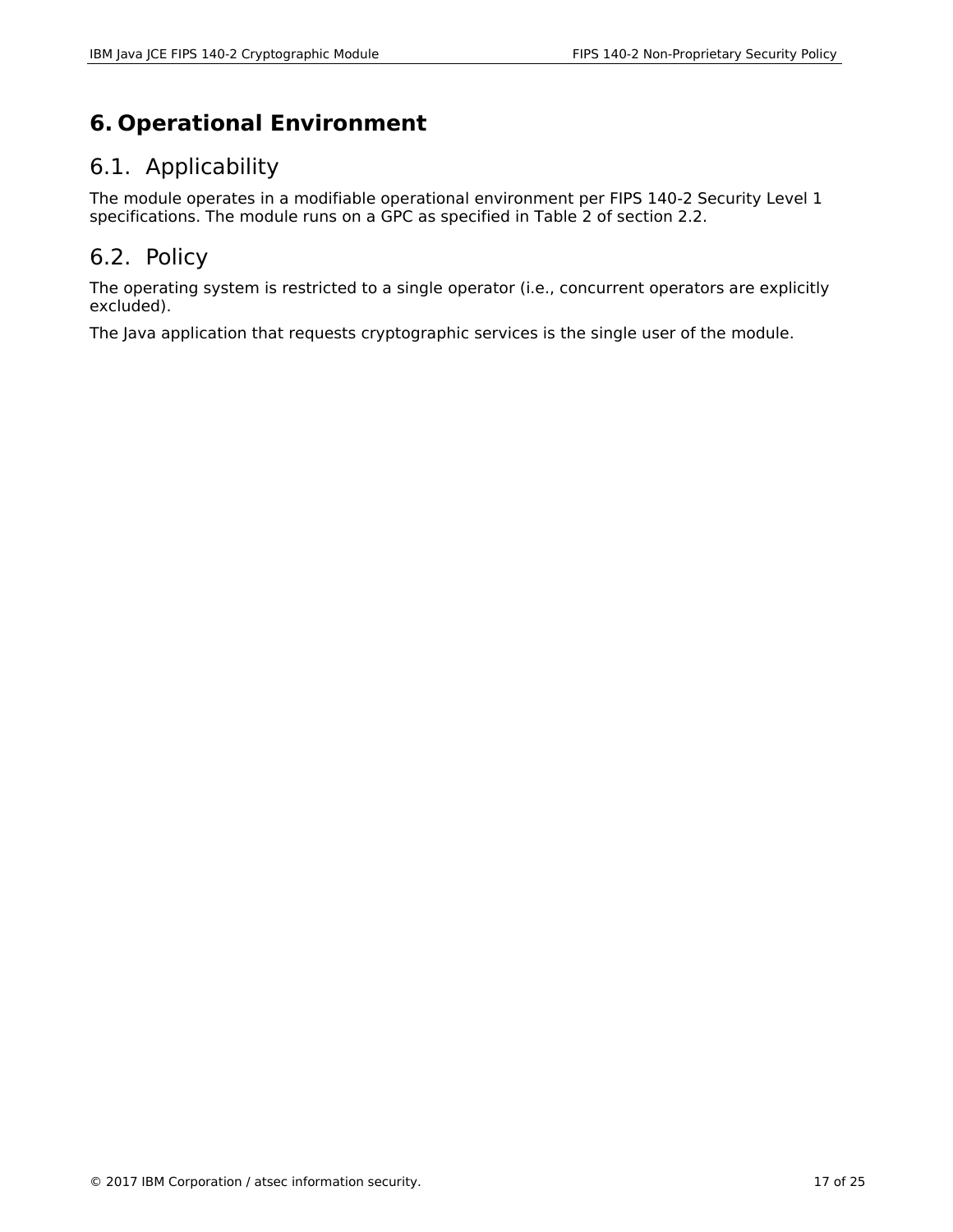## **7. Cryptographic Key Management**

The management of all Keys/CSPs used by the module is summarized in the table below:

| <b>Name</b>                            | <b>Generation</b>                                                                   | <b>Storage</b> | <b>Zeroization</b>              |
|----------------------------------------|-------------------------------------------------------------------------------------|----------------|---------------------------------|
| <b>AES keys</b>                        | NIST SP800-90A Hash DRBG                                                            | <b>RAM</b>     | Zeroized by zeroize()<br>method |
| Triple-DES keys                        | NIST SP800-90A Hash DRBG                                                            | <b>RAM</b>     | Zeroized by zeroize()<br>method |
| RSA key pair                           | NIST SP800-90A Hash DRBG                                                            | <b>RAM</b>     | Zeroized by zeroize()<br>method |
| DSA key pair                           | NIST SP800-90A Hash DRBG                                                            | <b>RAM</b>     | Zeroized by zeroize()<br>method |
| ECDSA key pair                         | NIST SP800-90A Hash DRBG                                                            | <b>RAM</b>     | Zeroized by zeroize()<br>method |
| <b>HMAC</b> key                        | NIST SP800-90A Hash DRBG                                                            | <b>RAM</b>     | Zeroized by zeroize()<br>method |
| DRBG entropy input<br>string           | Obtained from the NDRNG                                                             | <b>RAM</b>     | Zeroized by zeroize()<br>method |
|                                        | DRBG V and C values Derived from the entropy string<br>as defined in NIST SP800-90A | <b>RAM</b>     | Zeroized by zeroize()<br>method |
| Diffie-Hellman<br>Primitives           | NIST SP800-90A Hash DRBG                                                            | RAM            | Zeroized by zeroize()<br>method |
| <b>EC Diffie-Hellman</b><br>Primitives | NIST SP800-90A Hash DRBG                                                            | <b>RAM</b>     | Zeroized by zeroize()<br>method |
| TLS pre-master<br>secret               | NIST SP800-90A Hash DRBG                                                            | <b>RAM</b>     | Zeroized by zeroize()<br>method |
| <b>TLS master</b><br> secret           | Use of the TLS pre-master<br>secret and PRF                                         | <b>RAM</b>     | Zeroized by zeroize()<br>method |

*Table 6 - Life cycle of Keys/CSPs*

The following sections describe how Keys/CSPs are managed during its life cycle.

#### 7.1. Key/CSP Generation

The module implements symmetric key generation using a Hash\_DRBG compliant with [NIST SP800-90A]. For generating RSA, DSA and ECDSA key pairs, the module implements asymmetric key generation services compliant with [FIPS 186-4].

## 7.2. Key/CSP Establishment

The module implements Diffie-Hellman key agreement scheme, EC Diffie-Hellman key agreement scheme and vendor affirmed RSA key transport scheme.

- Diffie-Hellman with 2048 bit key provides 112 bits of encryption strength; non-compliant less than 112 bits of encryption strength.
- EC Diffie-Hellman with P-224, P-256, P-384 and P-521 curves provides between 112 and 256 bits of encryption strength; non-compliant less than 112 bits of encryption strength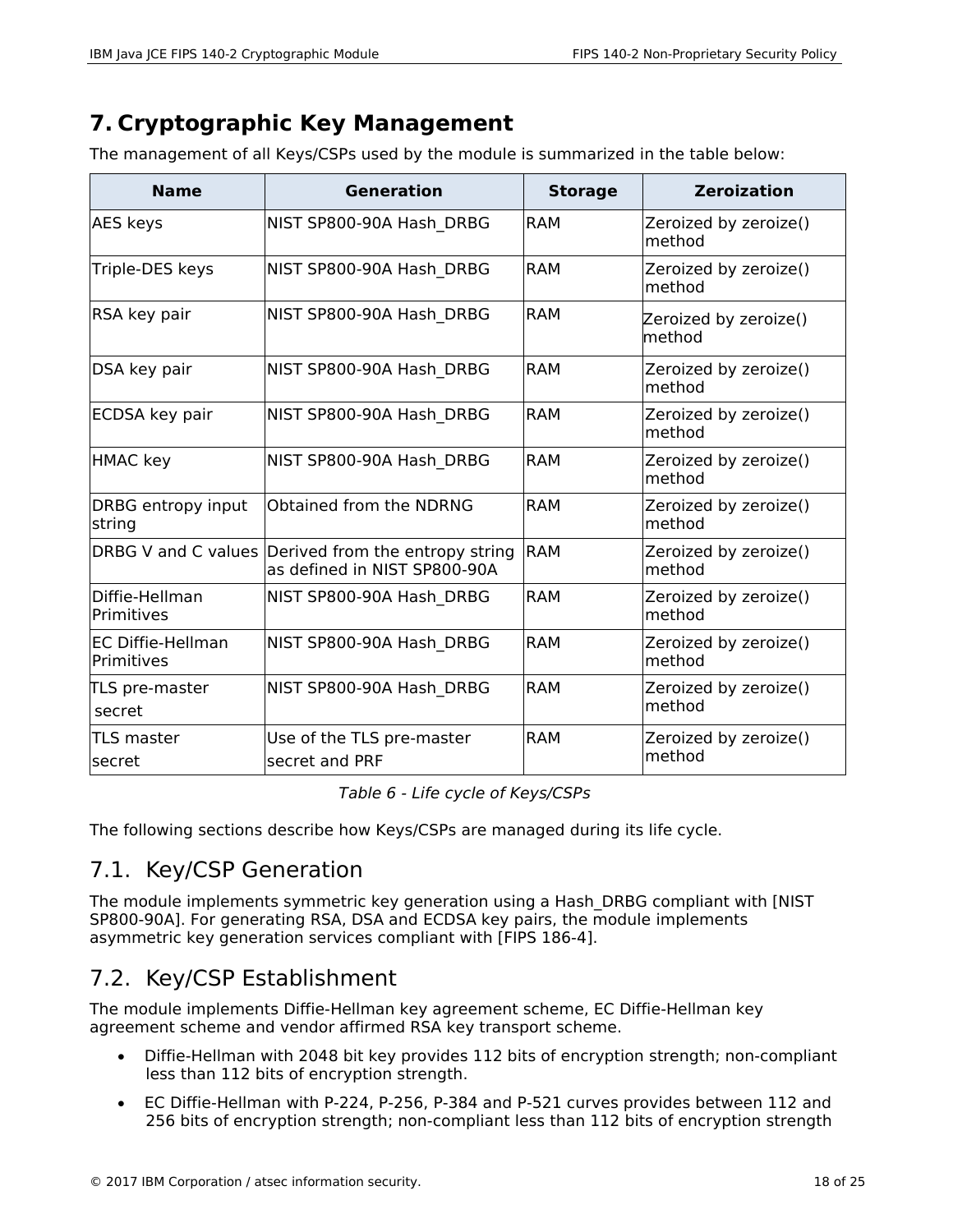RSA key transport with 2048 or 3072 bit modulus provides 112 or 128 bits of encryption strength; non-compliant less than 112 bits of encryption strength

## 7.3. Key/CSP Entry and Output

All the keys enter into the module's logical boundary as API input parameters. They are associated with memory locations and do not persist across power cycles. The module does not support manual key entry. The module does not output intermediate key generation values or other CSPs. The module provides the keys as output parameters of the key generation service API to the Java application, but they do not cross the module's physical boundary.

#### 7.4. Key/CSP Storage

The HMAC key used for integrity test is stored in the module and relies on the operating system for protection. The module does not perform persistent storage for any other Keys/CSPs. The module does not store any Key/CSP beyond the lifetime of the API call.

#### 7.5. Key/CSP Zeroization

Except for the HMAC key used for integrity test, all keys/CSPs are ephemeral and are destroyed when released by the appropriate API function calls. The application is responsible for calling the zeroization methods as listed Table 6. The zeroization methods overwrite the memory occupied by keys with "zeros" and deallocate the memory with the regular memory deallocation operating system call.

#### 7.6. Random Number Generation

The module employs a NIST SP800-90A-compliant HASH (SHA-256) DRBG as a random number generator for the generation of Keys/CSPs. The module uses a CPU jitter based random number generator as NDRNG which serves as the entropy source for seeding the DRBG and provides 256 bits of entropy.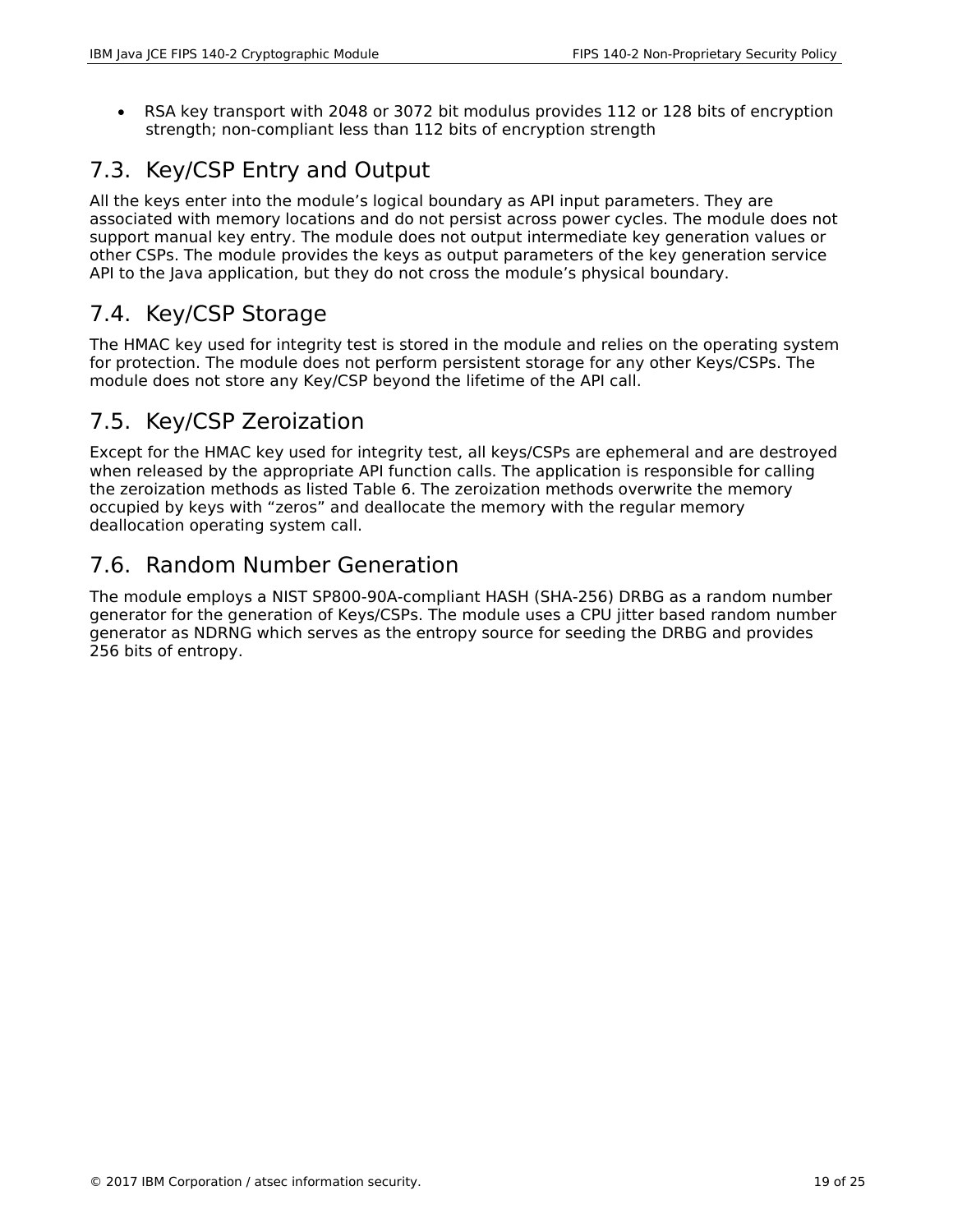## **8. Self-Tests**

#### 8.1. Power-Up Tests

The module performs power-up tests automatically when the module is loaded into memory without any operator intervention; power-up tests ensure that the module is not corrupted and that the cryptographic algorithms work as expected.

While the module is performing the power-up tests, no cryptographic service is available and all data output is inhibited. Once the power-up tests are completed successfully, the module enters operational mode and cryptographic services are available. If any of the power-up tests fails, the module throws an exception and enters ERROR state. In ERROR state, all data output is inhibited and no cryptographic operation is allowed. The module needs to be reloaded in order to recover from the ERROR state.

## 8.1.1. Integrity Tests

The integrity of the module is verified by comparing a HMAC-SHA-1 value calculated at run time with the HMAC value pre-stored in the module.

## 8.1.2. Cryptographic algorithm tests

The module performs self-tests on all FIPS-Approved cryptographic algorithms supported in the approved mode of operation, using the known answer test (KAT) or Pair-wise Consistency Test (PCT) shown in the following table:

| <b>Algorithm</b> | <b>Test</b>                                                                                                               |
|------------------|---------------------------------------------------------------------------------------------------------------------------|
| <b>AES</b>       | KATs for AES ECB mode; encryption and decryption are tested<br>separately                                                 |
|                  | KATs for AES GCM mode; encryption and decryption are tested<br>separately                                                 |
| Triple-DES       | KATs for Triple-DES ECB mode; encryption and decryption are<br>tested separately                                          |
| <b>RSA</b>       | KATs for RSA signature scheme with 2048 bits modulus size;<br>signature generation and verification are tested separately |
|                  | KATs for RSA key transport scheme with 2048 bits modulus size;<br>encryption and decryption are tested separately         |
| <b>DSA</b>       | PCT for DSA with $(L=2048, N=256)$                                                                                        |
| <b>ECDSA</b>     | PCT for ECDSA with NIST P-256 curve                                                                                       |
| <b>SHS</b>       | KATs for SHA-1, SHA-256, SHA-384 and SHA-512                                                                              |
| <b>HMAC</b>      | KATs for HMAC-SHA-1, HMAC-SHA-256, HMAC-SHA-384 and HMAC-<br><b>SHA-512</b>                                               |
| Hash DRBG        | KATs for Hash DRBG with SHA-1, SHA-256, SHA-384 and SHA-512                                                               |
| Diffie-Hellman   | Primitive "Z" Computation KAT                                                                                             |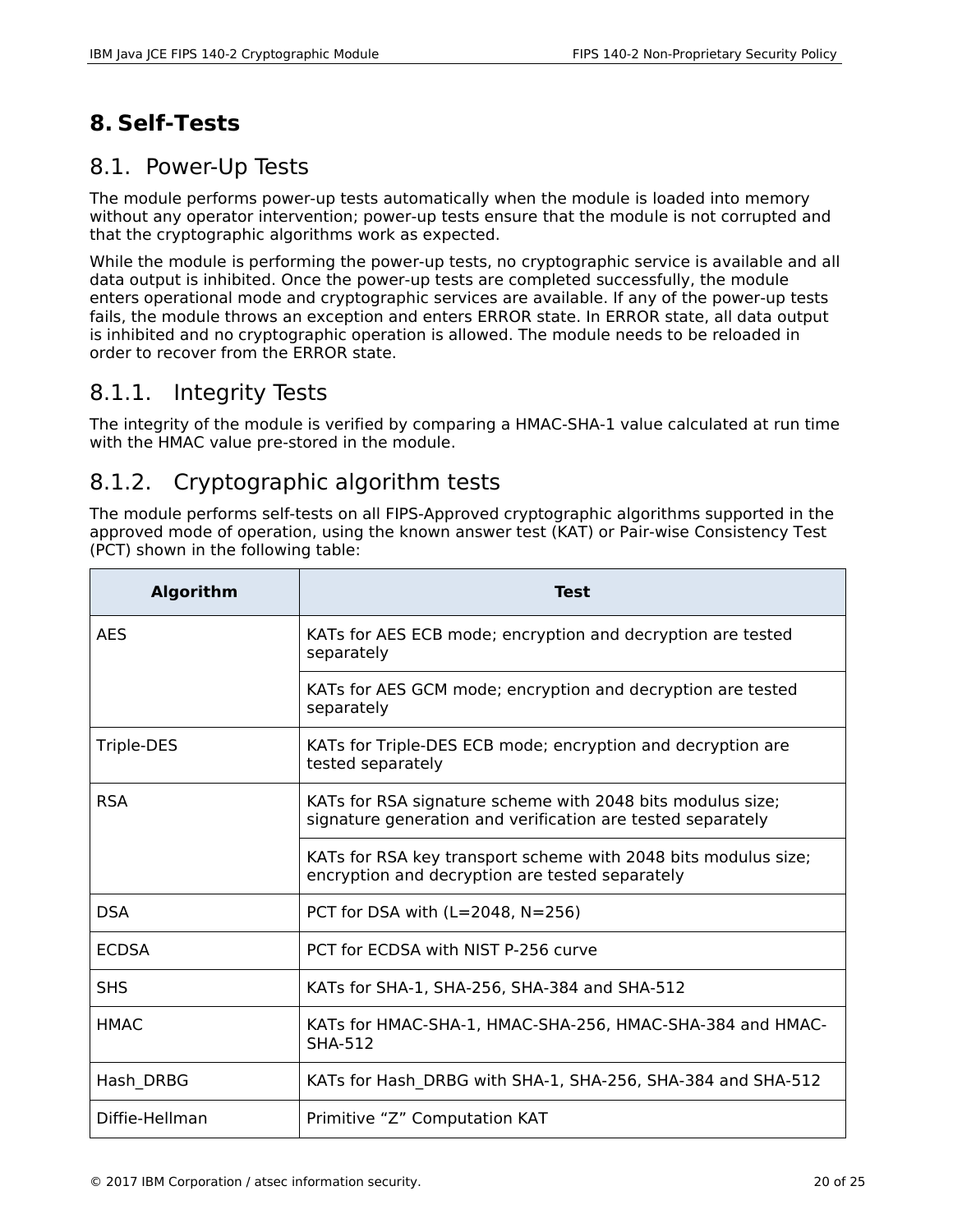| <b>Algorithm</b>             | <b>Test</b>                   |
|------------------------------|-------------------------------|
| EC Diffie-Hellman            | Primitive "Z" Computation KAT |
| NIST SP800-135 KDF in<br>TLS | Covered by KATs of SHS        |

*Table 7- Self-Tests*

#### 8.2. On-Demand self-tests

The on-demand self-tests can be invoked by powering-off the module and reloading it. This performs all the cryptographic algorithm tests as listed in section 8.1.2. During the execution of the on-demand self-tests, no cryptographic service is available and all data output is inhibited. If any of the tests fails, the module will enter ERROR state.

#### 8.3. Conditional Tests

The module performs conditional tests on the cryptographic algorithms shown in the following table. If any of the conditional tests fail, the module throws an exception with an error message and enters ERROR state.

| <b>Algorithm</b> | <b>Test</b>                             |
|------------------|-----------------------------------------|
| <b>RSA</b>       | PCT for RSA key generation              |
| <b>DSA</b>       | PCT for DSA key generation              |
| <b>ECDSA</b>     | PCT for ECDSA key generation            |
| <b>NDRNG</b>     | Continuous Random Number Generator Test |

*Table 8 - Conditional Tests*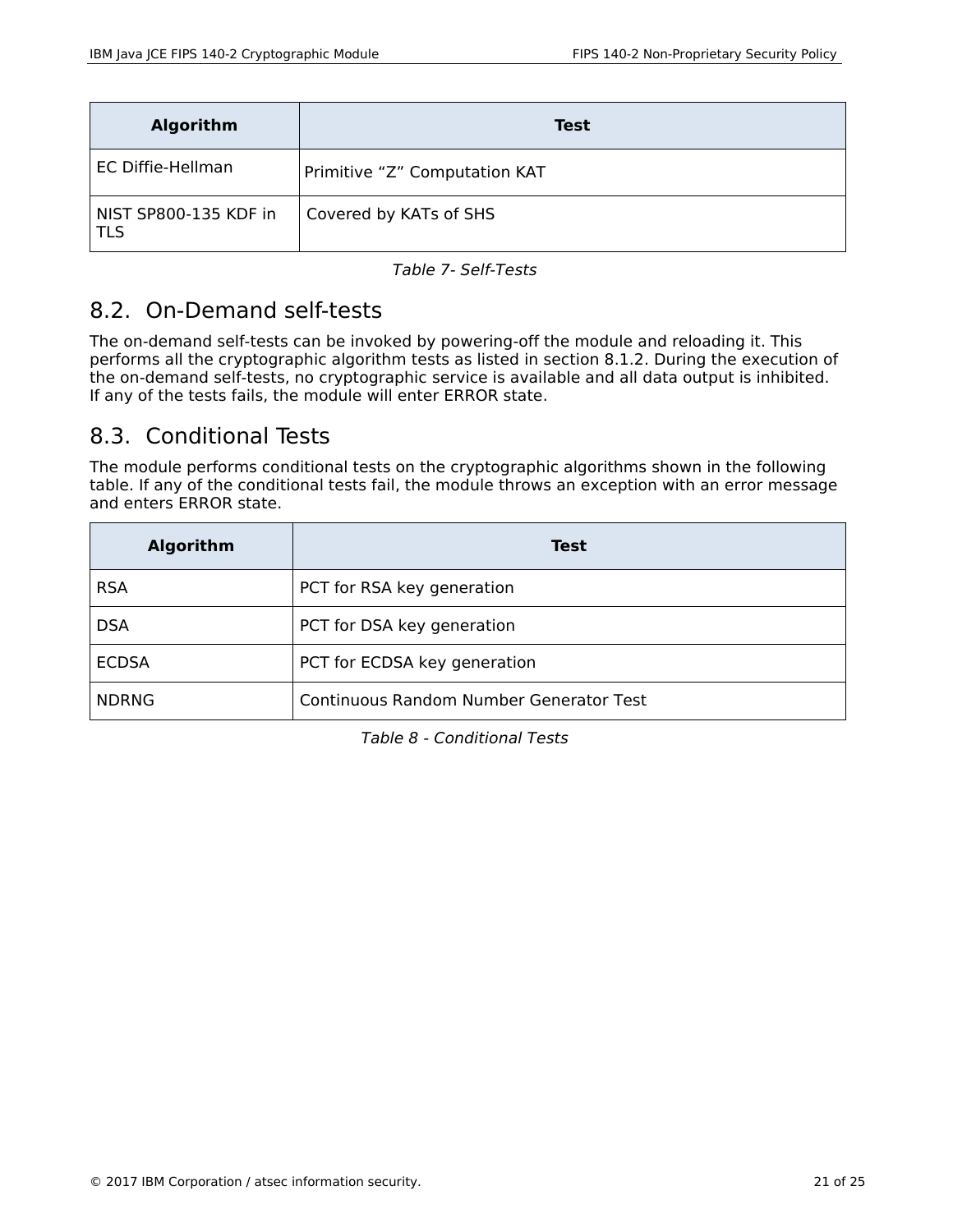## **9. Guidance**

#### 9.1. Crypto Officer Guidance

The IBMJCEFIPS provider jar file must be accessible via the Java CLASSPATH and should be installed in the directory \$JAVA\_HOME/jre/lib/ext as this is a secure location and is also automatically available via the JVM without a CLASSPATH update.

The application will be required to call the IBMJCEFIPS provider (as opposed to another JCE provider) through the normal Java 2 mechanisms such as specifically adding the provider name to the getInstance call as part of the instantiation of a cryptographic object or by placing the IBMJCEFIPS provider higher in the provider list (in java.security) and allowing the JVM to select the first provider that has the requested cryptographic capability.

#### 9.2. User Guidance

This section contains guidance for application programmers to avoid practices that could potentially compromise the secure use of this cryptographic module.

- **Key Zeroization** the zeroization method should be used to remove the key from memory when a cryptographic key object is no longer needed. While normal Java garbage collection will zeroize the key from memory as part of the object finalizer method, it is a safer coding practice to explicitly call the zeroization method when an application is finished with a key object.
- **Avoid using static objects** the Java architecture creates objects that are unique to the application, which allows for "single" user access to the cryptographic operations and data, so it is recommended that an application should not create static objects. Static objects are shared in the Java architecture and the creation of a static object would be counter to the unique object method of controlling access and data.
- In case the module's power is lost and then restored, the AES GCM key shall be redistributed.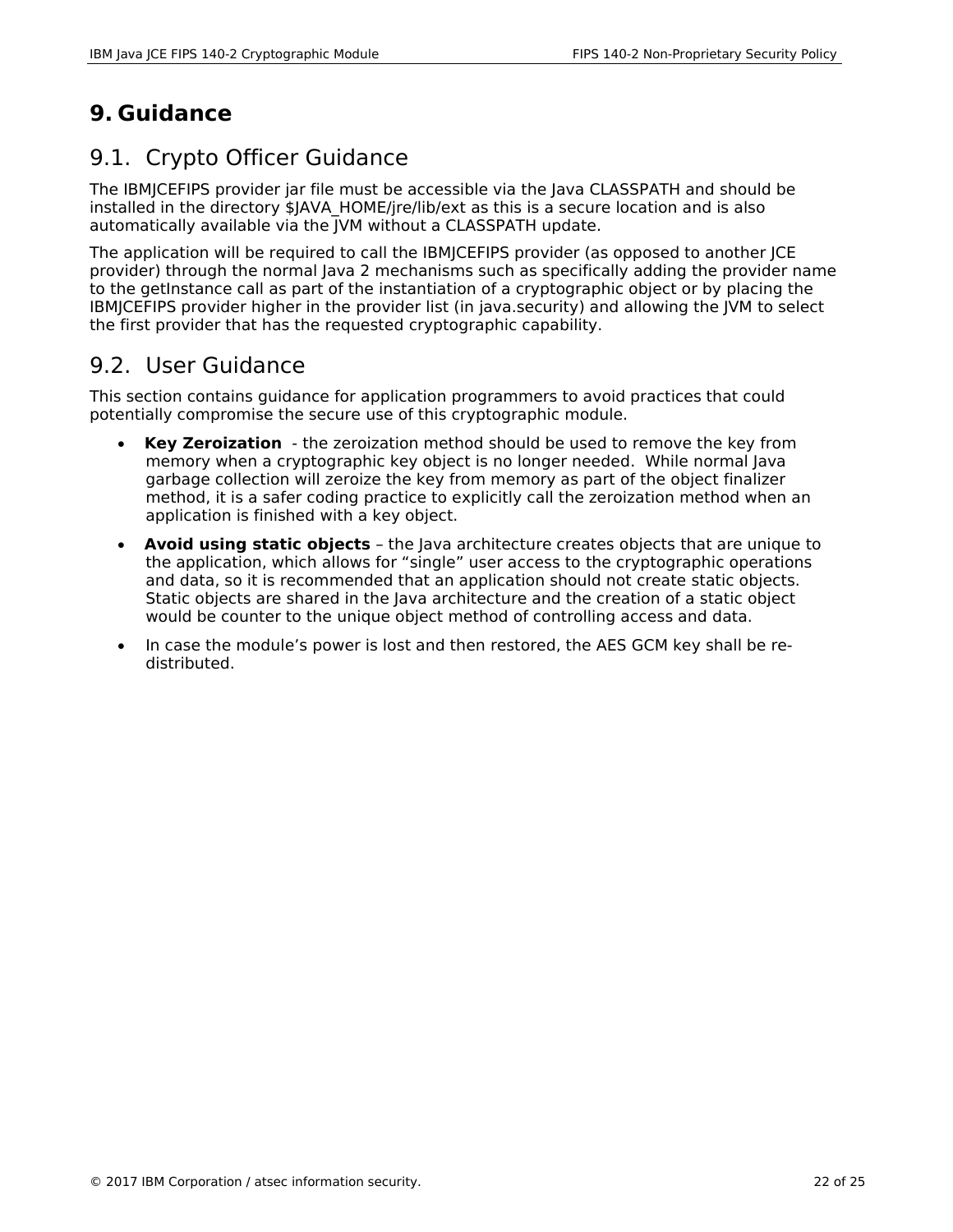#### **10. Mitigation of Other Attacks**

The module has been obfuscated using the commercial product KlassMaster. This level of optimized code makes it difficult to decompile and reuse the derived source code. IBM's tests with popular de-compilers (e.g. Jasmine) have shown that de-compiled IBMJCEFIPS code for Java code cannot be compiled and used without extensive alteration.

RSA Blinding has been added to the RSA Signing and RSA encryption function to help mitigate timing attacks.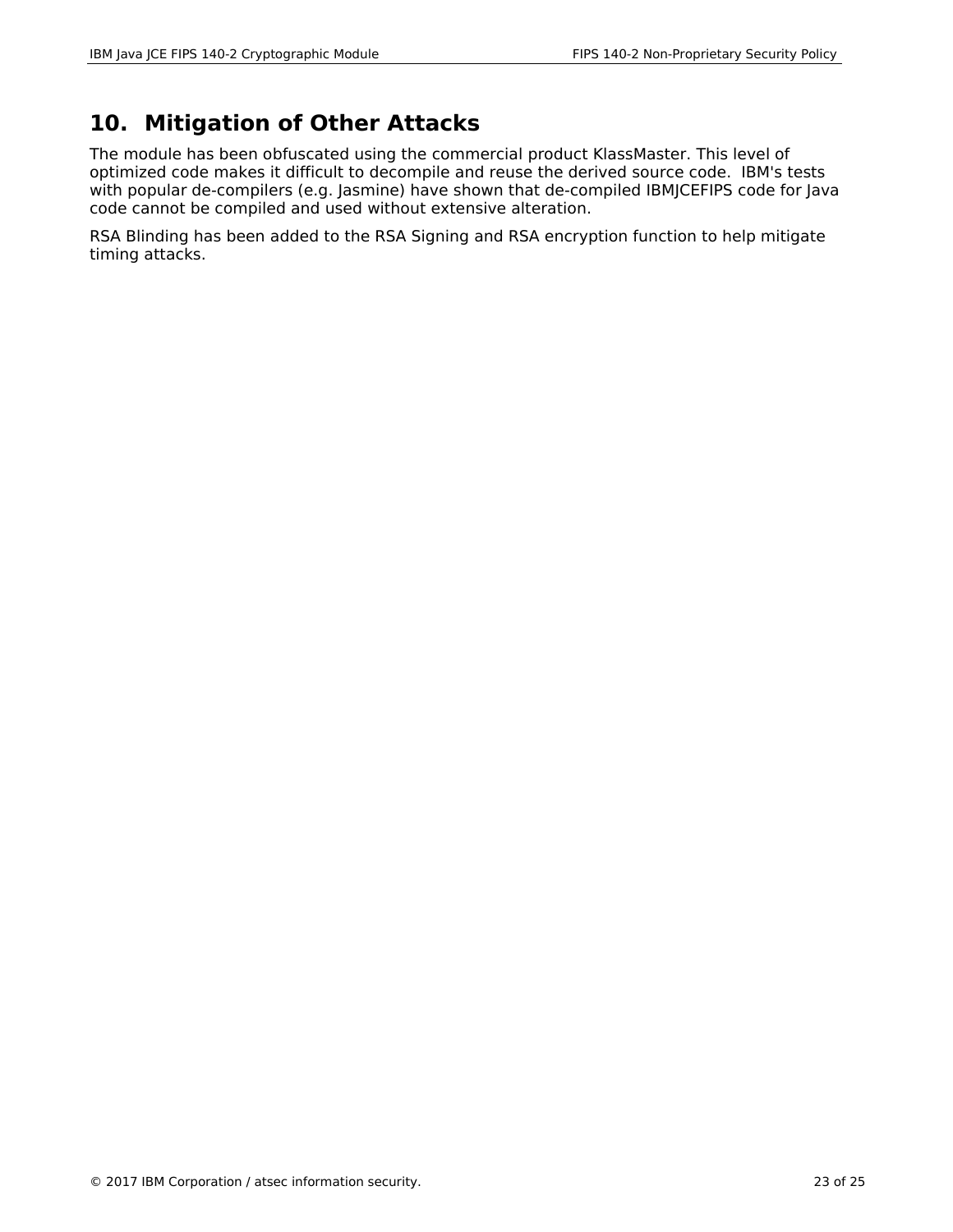## **Appendix A. Glossary and Abbreviations**

| <b>AES</b>    | <b>Advanced Encryption Standard</b>                  |
|---------------|------------------------------------------------------|
| <b>AES-NI</b> | <b>Advanced Encryption Standard New Instructions</b> |
| <b>CBC</b>    | <b>Cipher Block Chaining</b>                         |
| <b>CFB</b>    | Cipher Feedback                                      |
| <b>CMVP</b>   | Cryptographic Module Validation Program              |
| <b>CSP</b>    | <b>Critical Security Parameter</b>                   |
| <b>DES</b>    | Data Encryption Standard                             |
| <b>DSA</b>    | Digital Signature Algorithm                          |
| <b>DRBG</b>   | Deterministic Random Bit Generator                   |
| <b>ECB</b>    | <b>Electronic Code Book</b>                          |
| <b>ECC</b>    | Elliptic Curve Cryptography                          |
| <b>FFC</b>    | Finite Field Cryptography                            |
| <b>FIPS</b>   | Federal Information Processing Standards Publication |
| <b>GCM</b>    | <b>Galois Counter Mode</b>                           |
| <b>HMAC</b>   | Hash Message Authentication Code                     |
| <b>KAS</b>    | Key Agreement Schema                                 |
| <b>KAT</b>    | Known Answer Test                                    |
| <b>MAC</b>    | <b>Message Authentication Code</b>                   |
| <b>NIST</b>   | National Institute of Science and Technology         |
| <b>NDRNG</b>  | Non-Deterministic Random Number Generator            |
| <b>OFB</b>    | <b>Output Feedback</b>                               |
| <b>PSS</b>    | Probabilistic Signature Scheme                       |
| <b>RNG</b>    | <b>Random Number Generator</b>                       |
| <b>RSA</b>    | Rivest, Shamir, Addleman                             |
| <b>SHA</b>    | Secure Hash Algorithm                                |
| <b>SHS</b>    | Secure Hash Standard                                 |